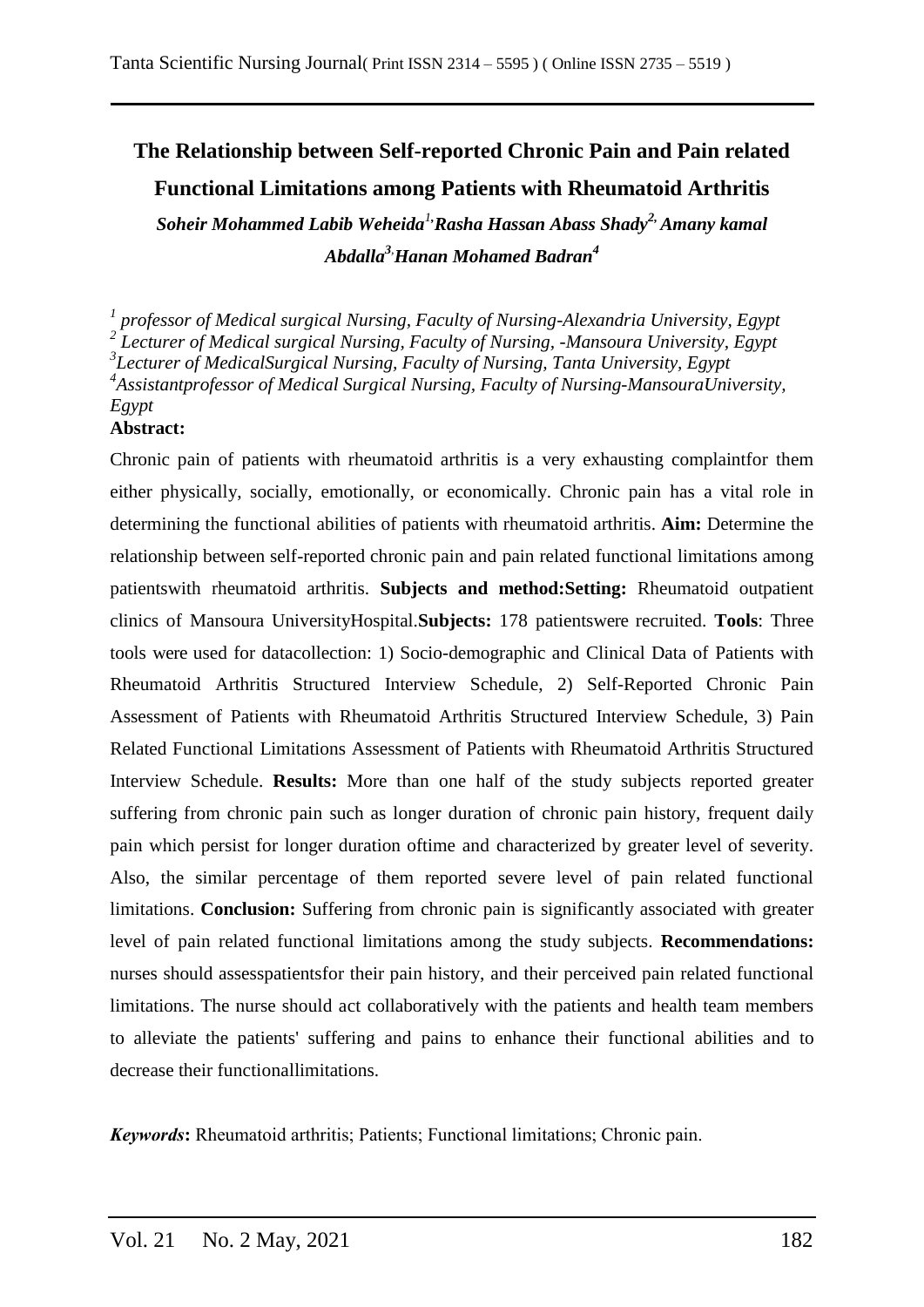## **Introduction**

Rheumatoid Arthritis (RA) is an autoimmune disease characterized by a chronic symmetrical polyarthritis of large and small joints, and morning stiffness, which can lead to musculoskeletal impairment, and functional disabilities $<sup>(1)</sup>$ </sup> 2).The burden of disease course varies and the prediction of the prognosis is difficult to estimate. In the long term, RA reduces function which leads to difficulties of doing daily living activities, and subsequently impact negatively onpsychosocial aspect  $^{(3)}$ .

Rheumatoid Arthritis affecting 0.5 to 1% of the adult population of developed regions with predominance of 2 to 3 times more in females. It affects all age groups but is more prevalent among 40 to 60 years people (4). In rural Egypt, prevalence of up to 0.3% was found in the adult population.

Pain is defined as chronic if persists for more than three months and usually lasts for several months or years  $(5)$ . Chronic pain involves more thanonesite and usually leads to the utilization of greater number of pain relieving drugs, poor outcomes of interventions, low quality of sleep, and greater emotional problems. It influences daily functional abilities and becomes chiefcomplain formany patients $(5, 6)$ .

Most patientswith rheumatoid arthritis experience limitations in performing daily basic activities and one quarter of them are found to have poor general physical performance. These limitations may be related to the pathological changes associated with the disease, such as morning stiffness, decreased joint movement, crepitation, and muscle weakness, or due to the effect of chronicpain<sup>(12, 13)</sup>.

Chronic pain can restrain abilities to do daily activities, like housekeeping, dressing or food preparation. The outcomes of chronic pain on the functional status can be wide reaching and overwhelming of patients diagnosed with rheumatoid

arthritis.While, the pain-related functional limitations are characterized by loss of the capability to perform necessary tasks in any important life domain such as physical, social, emotional, and cognitive function. It supposed to be the chief reasons to look for medical attention<sup>(14, 15)</sup>.

Managing chronic pain differ from the acute pain management where its treatment emphasizes on lowering of pain related functional limitations, reduction ofemotional distress and decrease of pain. Managing chronic pain involves a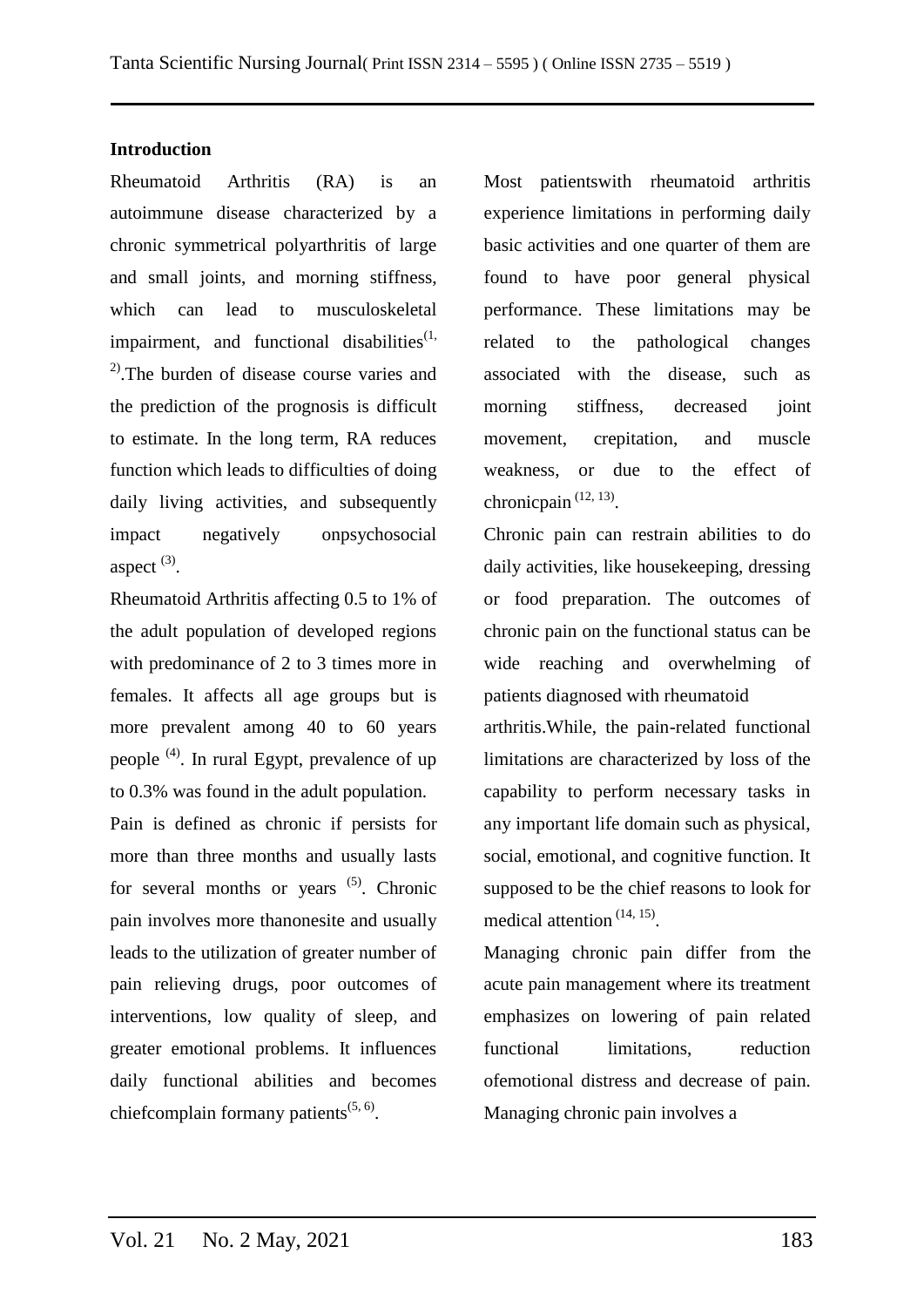comprehensive approach which is basedon detailed assessment of pain and assessing its effects on functional ability <sup>(16)</sup>.

The association between chronic pain and perceived pain related complaints received little attention from the scientific researches. So, this research aimed to determine this relation.

## **Aim of the Study**

Determine the relationship between selfreported chronic pain and pain related functional limitations among patients with rheumatoid arthritis.

### **Research Question**

What is the relationship between selfreported chronic pain and pain related functional limitations among patients with rheumatoid arthritis?

#### **Subjects and Method**

*Design:* The study followed a descriptive correlational research design.

*Setting:* The study was carried out at the outpatient clinic for rheumatologyof Mansoura UniversityHospital. These clinics are specialized in diagnosis and treatment of rheumatoid. They are 2 clinics that work five days per week from Saturday to Wednesday from 9 am to 2 pm. The monthly patients' attendance rate is about 280 to 300 females and males patients with rheumatoid conditions. Among those patients about 140 to 150 patients are diagnosed with rheumatoid arthritis.

**Subjects:** The study involved 178 patients diagnosed with rheumatoid arthritis and fulfilling the following criteria:

- Age 21-60 years old
- Suffer from chronic arthritic pain for more than three months.
- Did not have any auditory, visual or psychological problems.
- Free from cancer related pain or diabetesmellitus.
- Free from any acute pain conditions such as, surgery, fracture, burn, injury, or dental problems that may alter the study subjects' perception of chronic pain related functionallimitations.

The number of the study subjects was estimated using the EPI info 7.0 program according to the following parameters; population size: 300, 5 % possible error and confidence coefficient 95%, and minimal sample size equal 168.

## *Tools*

Three tools were used in this study to collect the necessary data as follows:

**Tool I: Socio-demographic and Clinical Data of Patients with Rheumatoid arthritis Structured Interview Schedule**Researchers developed this toolbased on review of relevant literature to assess the socio-demographic and clinic data of the study subjects asfollows;

 Socio-demographic data such as sex, age, marital status and level of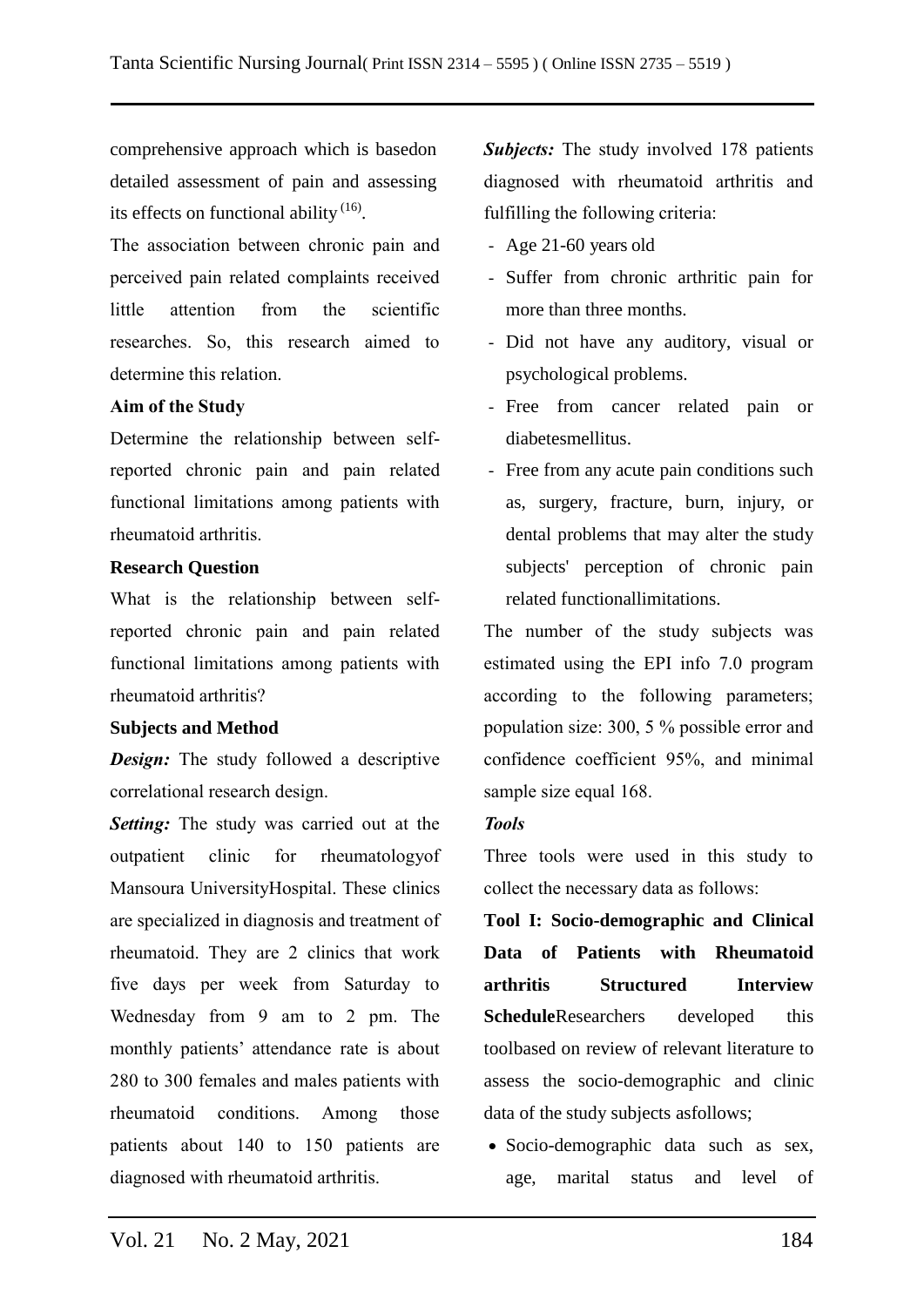education, and place of residence.

• Clinical data such as the current medical history of other health problems rather than rheumatoid arthritis.

**Tool II: Self-Reported Chronic Pain Assessment of Patients with Rheumatoid arthritis Structured Interview Schedule**

This tool was developed bythe researchers based on review of relevant literature (17,18) to assess the history ofchronic pain as perceived by the studysubjectswithin the last week. Itincluded questions related to:

- The duration of chronic arthritic pain in years.
- Sites of pain.
- Type, frequency, duration (per day), and severity ofpain.
- Presence of associated symptoms with pain.
- Factors increasing pain intensity.
- Pain management among the study subjects such as consumption of medications and its perceivedeffectiveness (percentages of its effectiveness to relieve pain ranges from 0% to 100%) and the use of nonpharmacological pain management interventions.

# **Tool III: Pain Related Functional Limitations Assessment of Patients with Rheumatoid arthritis Structured Interview Schedule**

This tool was developed by the researchers

to assess the degreeoffunctional limitations due to chronic pain as reported by the patients with rheumatoid arthritis within the last week. This tool covered 8 domains as follows; 1) Basic self- careactivitiessuch asfeeding anddressing,mobility such as walking and transfer, Sleeping quality, 4) Social relations such as family visits, 5) Memorization and mental concentration, 6) Instrumental activities either indoor or outdoor activities such as housekeeping and shopping respectively, 7) Recreational activities such as practicing hobbies and watching TV, and 8) Emotional health and general feeling condition. Foreach domain, the respondent were asked to indicate to what extent theirchronic pain limits their functioning this domain using a three points Likert scale ranged from zero (no limitations), 1 (mild limitations), 2 (moderate limitations) and 3 (severe limitations). By calculating all 8 domains, a total pain related functionallimitations index wasderived. The higherthe

score,thegreater the pain relatedfunctional limitations. The total score wasclassified into four levels asfollows;

- No pain related functionallimitations: take score ofzero.
- Mild pain related functional limitations: take score of1-8.
- Moderatepainrelatedfunctional limitations: take score of9-16.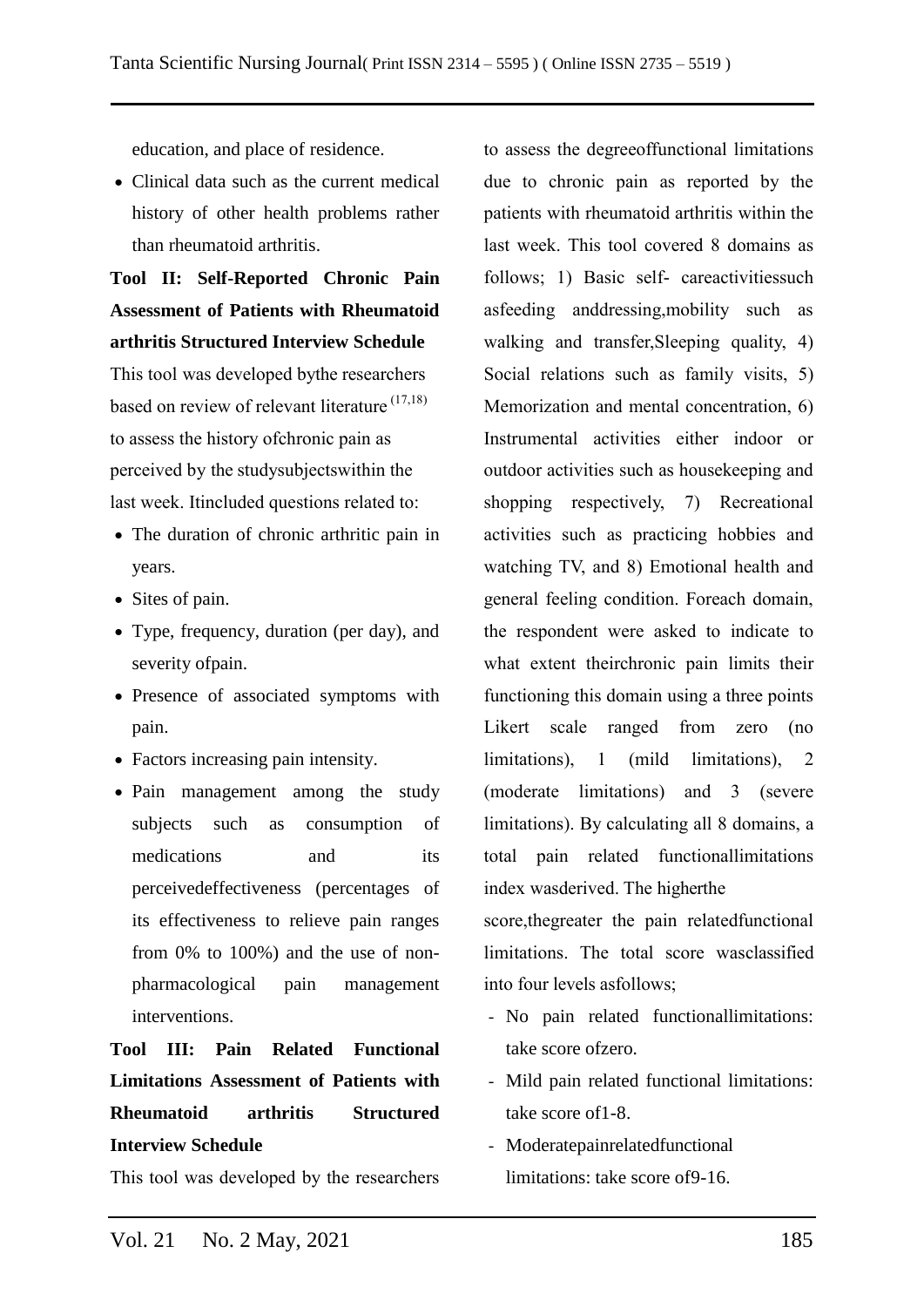- Severe pain related functional limitations: take score of 17-24.

### **Method**

- Permission to carry out the study from the responsible authorities from the Faculty of Nursing, MansouraUniversity wasobtained.
- Permission to gather the required data from the head of the study setting was obtained, after being informed about the purpose of the study, the date and timeof datacollection.
- Tool I was developed by the researchers through reviewing of relevantliterature to assess the socio-demographic and clinical data of the studysubjects.
- Tool II, III were developed by the researchers based on reviewing the relevant literature<sup> $(17,18)$ </sup> to assess the selfreported chronic pain and pain related functional limitations of the study subjectsrespectively.
- Tools II and III were tested for content validity by seven experts in the related field of the study and the required modifications were doneaccordingly.
- Tool II and IIIweretestedfor reliability. The Cronbach's Coefficient alpha was 0.80 for tool II, and 0.76 for toolIII
- A pilot study was conducted on 20patientswho were selected from the study setting and were not included in the study sample. The pilot study aimed

to assess the tools fortheirclarity and applicability and essential modifications were done accordingly.

- The researchers were availableduring the time of physical examination of the patients to ensure the medical diagnosis by the attending physician.
- After ensuring the diagnosis of rheumatoid arthritisby theattending physicians, the researchers start to select their study subjects according tothe other inclusioncriteria
- Patients with rheumatoid arthritisand who fulfilled the study inclusion criteria were interviewed individually by the researchers in the waiting area of the outpatient clinics tocollectthe necessary data after explaining the study purpose.

#### **Ethical considerations**

Informed witness consent was obtained from each study subject included in this study after explaining the study purpose. Anonymity and privacy ofthestudy subjects, confidentiality ofthecollected data and the subjects' right to withdraw atany time wereassured.

## **Statistical Analysis**

The collected data were analyzed by computer using the Statistical Package for Social Sciences (SPSS) software version 20. Reliability of the tools was determinedby Cronbach's Coefficient alpha. Data were presented by descriptive statistics inthe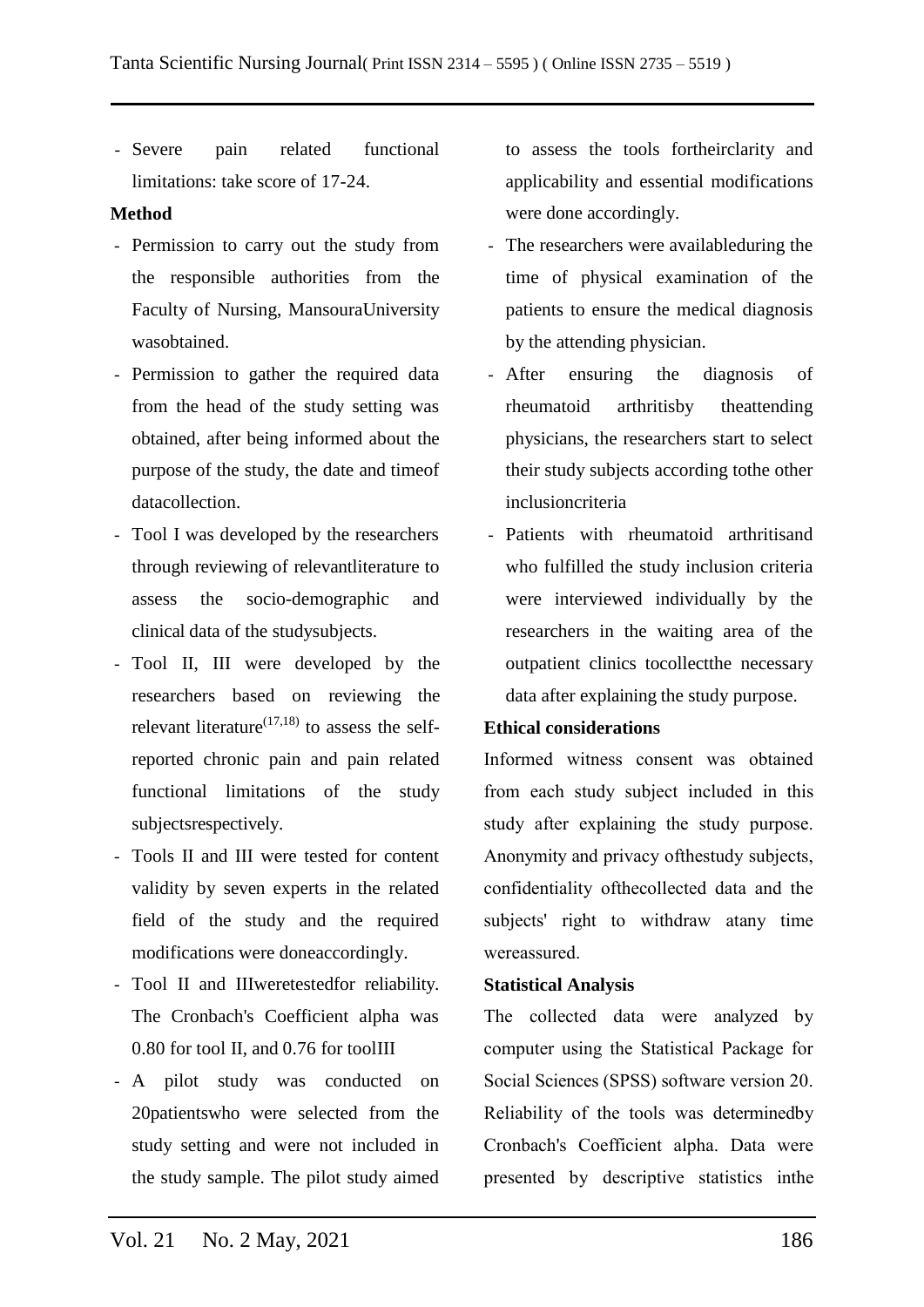form of frequencies and percentages for qualitative variables, and arithmetic mean and standard deviation for quantitative variables. Comparison of means wasdone by Student's t test and One Way Analysis of Variance (ANOVA).Significant difference was considered if  $p \leq 0.05$ .

## **Results**

**Table (1)**shows that 80.9% of the study subjectsarefemales with their mean age was 39.50± 6.997years,59.0% married,more than half of the study sample was63.5% illiterate, and 68.5% are housewives. Only 6.2%of the study subjects are current workers. The monthly income as reported by82.6%of the study subjects is to be inadequate. As regards the place of residence, 60.1% of the study subjects live in urban areas and 88.2% of them are living with theirfamily.

**Table (2)** indicates that 32.0%, 12.4%, 11.2% of the study subjects suffer from either hypertension, heart diseases, or gastrointestinal disordersrespectively.

**Table (3)** shows that both knees joints, vertebrae, and both ankles jointsarethe most sites of pain as reported by the study subjects, 73.0%, 43.3%, and 32.6% respectively. Other sites ofpaininclude neck joint 24.7%, and bilateral shoulders joints14.0%.

The same table shows that 61.8% of the study subjects reported either 1 or 2 sites of pain, while, 30.9%, 7.3% of them reported suffering from pain in 3 to 6 sites or more than 6 sites respectively. Also, 51.1% of study subjects suffer from chronic arthritic pain for more than three years with a mean duration of4.74±3.55.

**Table (4)** indicates that dull aching pain and stabbing pain are the main two types of pain which reported bythe study subjects as follows, 39.9%, 16.9% respectively. In addition, the higher percentages of the study subjects experience severe pain intensity 59.0%, frequent pain more thanonceper day 55.1%, persistence of pain for long duration per day57.9%.

Regarding factors which increase pain intensity, 79.2%, 59.6%, and 50.6%of the study subjects reportedthatwalkingfor long distances, standing for long time, and sitting for long periods aggravatetheir pain respectively.

Furthermore, joints stiffness, headache, and sleep disturbance are themain symptoms associated with pain asreportedby the study subjects as follows, 70.2%, 25.8%, and 22.5% respectively.

**Table (5)** shows despitethatthe majority of the study subjects 83.1% consume pain relievingmedicationsand 50% of them reportedthatthese medications are prescribed, 35.4%, and 33.1% of the study subjects reported no or moderate satisfaction with their pain medications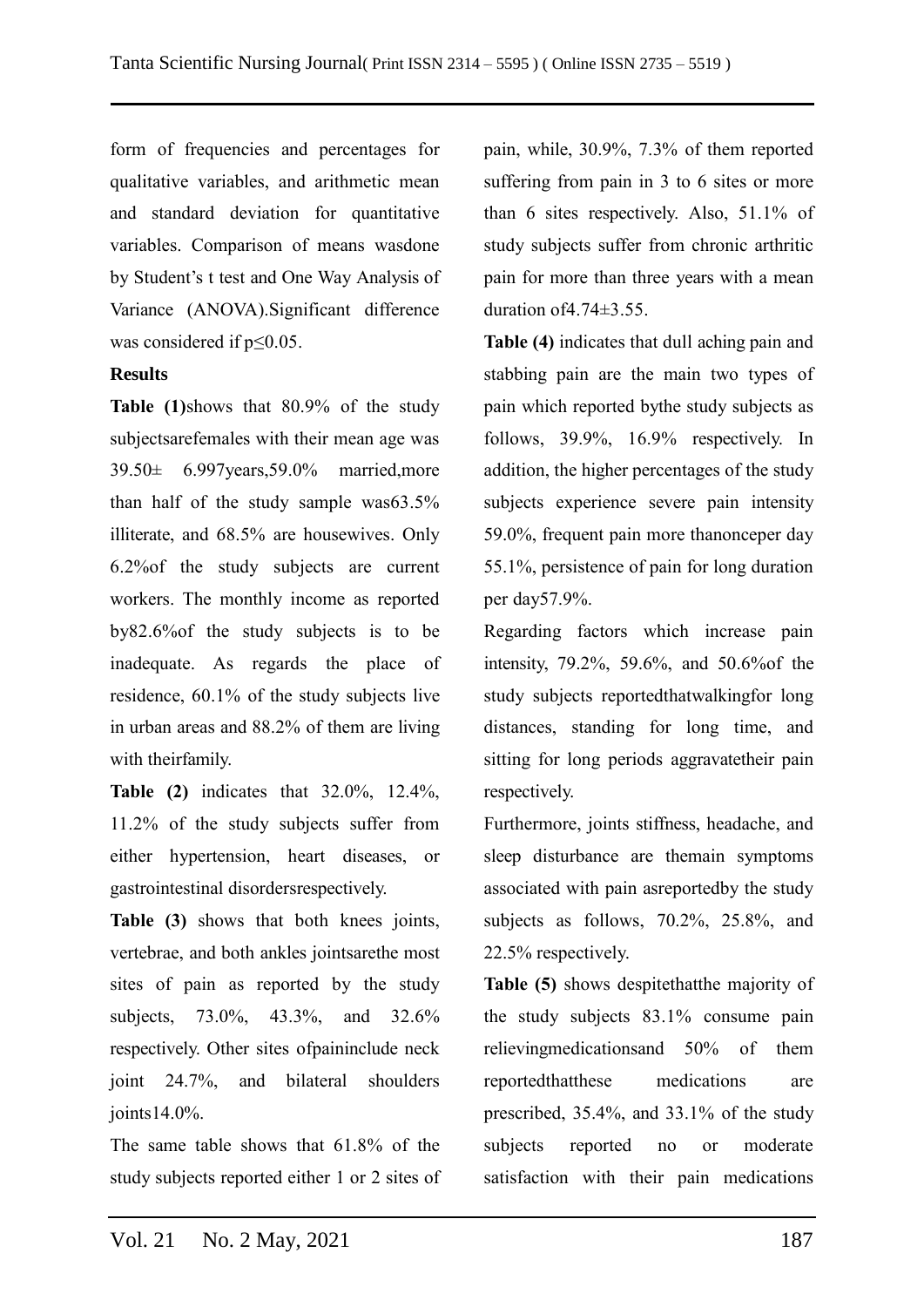respectively due to the occurrence of adverse side effects or their ineffectiveness. The mean score of pain medications' effectiveness asreportedby the study subjects is 50.98±31.35.

Concerning theusage of nonpharmacological pain management among the study subjects, 23.9% of them depend only on medications forrelievingtheir pains, while 28.7%, 21.3%, 20.0%,19.1%used to relieve their pain by depending on personal assistance of others in managing their dailyactivities,expressingtheir feeling about their pain with others, walking or physical exercises, andhavingaperiod of rest or sleeprespectively.

**Table (6)** illustrates that all domains of functional status are severely affected by pain as reported by thehigherpercentages of the study subjects except for basic self- care activities domain. For illustration, self- care activities show either no, simple, or moderate limitations due to pain among 27.0%, 39.9%, and 27.0% of the study subjectsrespectively.

Regarding the levels of total pain related functional limitations, this table indicates that only 2.2% of the study subjects do not suffer from any pain related functional limitations, while 52.8%, 32.6%, 12.4% of them reported severe, moderate or mild levels of pain related functional limitations respectively with a mean score of  $15.63\pm 6.10.$ 

**Table (7)** indicates that females study subjects have greater overall pain related functional limitations 16.13±6.05,and higher levels ofemotional,sleep,and mental concentration disturbances related to their pains more than males.Thedifferences are statistically significant,  $p \le 0.05$ .

Moreover, study subjects whoare widows show higher pain related concentrations problems more than theothers 1.94±0.94. The difference is statistically significant,  $F=5.59, p=0.004$ .

**Table (8**) shows that as the duration of suffering from pain increased for more than three years, the studysubjects'complaints of the following pain related limitations increased; emotional disturbance  $2.30\pm0.89$ , mobility limitations  $2.45\pm0.78$ , poor sleep quality 2.22±0.94, limited performance of instrumental activities 2.29±0.91, limited participation in recreational activities 2.31±1.04, and greater overall pain related functional limitations 16.75±5.55. The differences are statistically significant p≤0.05.

Furthermore, this table indicates that higher total pain relatedfunctional limitations 20.23±2.80 and higher levels of different domains of functional limitations are associated significantly with moresites of pain, 6 joints and more,p≤0.05.

**Table (9**) shows that, as the frequency,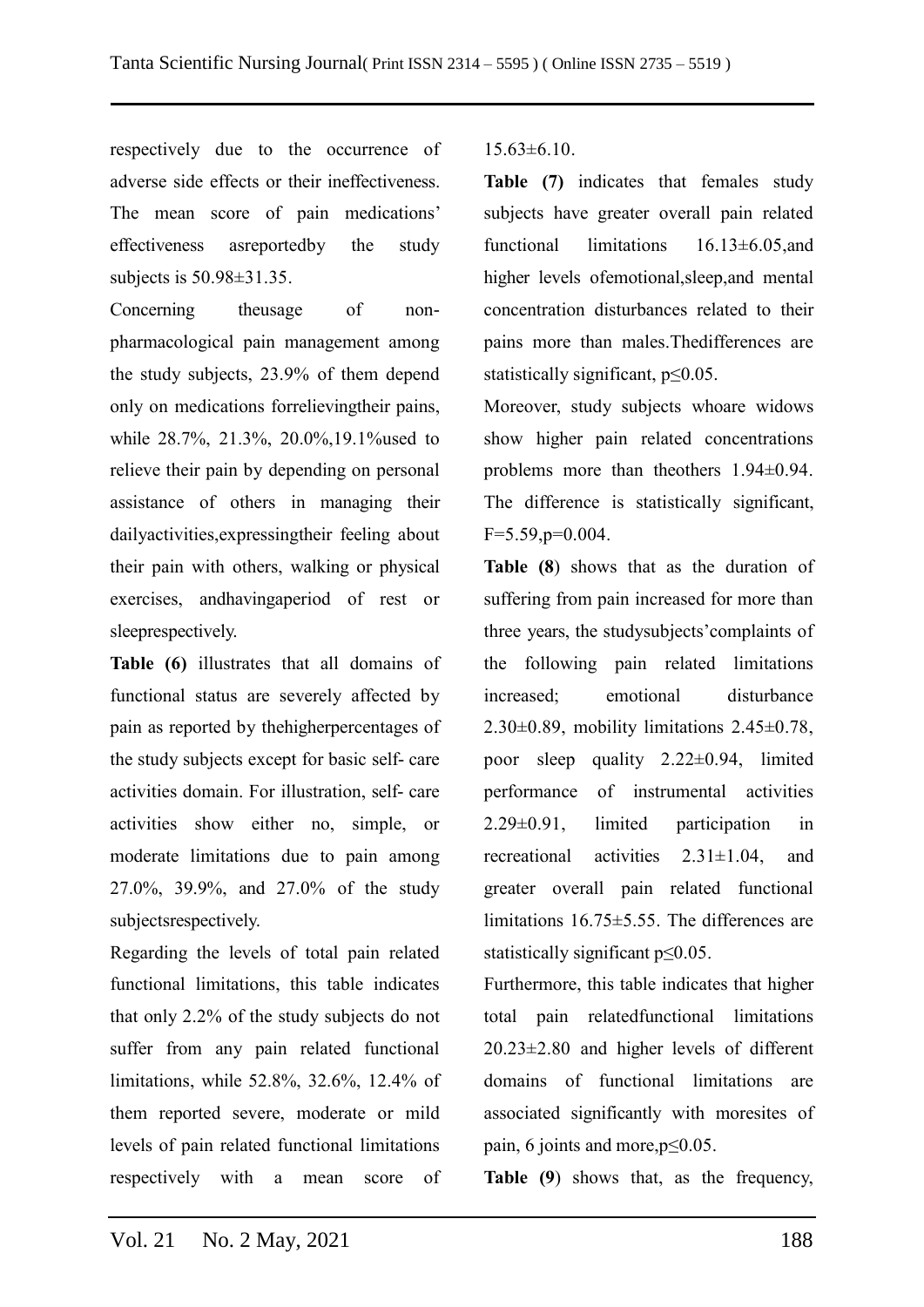severity and duration of pain per day increased among the study subjects, their perception of pain related functional limitations is increased and the differences are statistically significant  $p \leq 0.05$ .

**Table (10)** illustrates that greater mean scores of pain related functional limitations are significantly associated with greater dissatisfaction of the study subjects with their pain relieving medications. The differences are statistically significant p≤0.05.

Moreover, study subjects who do not use any non-pharmacological pain measures reported greater mean scores of overall and different domains of pain related functional limitations. The differences are statistically significant p≤0.05.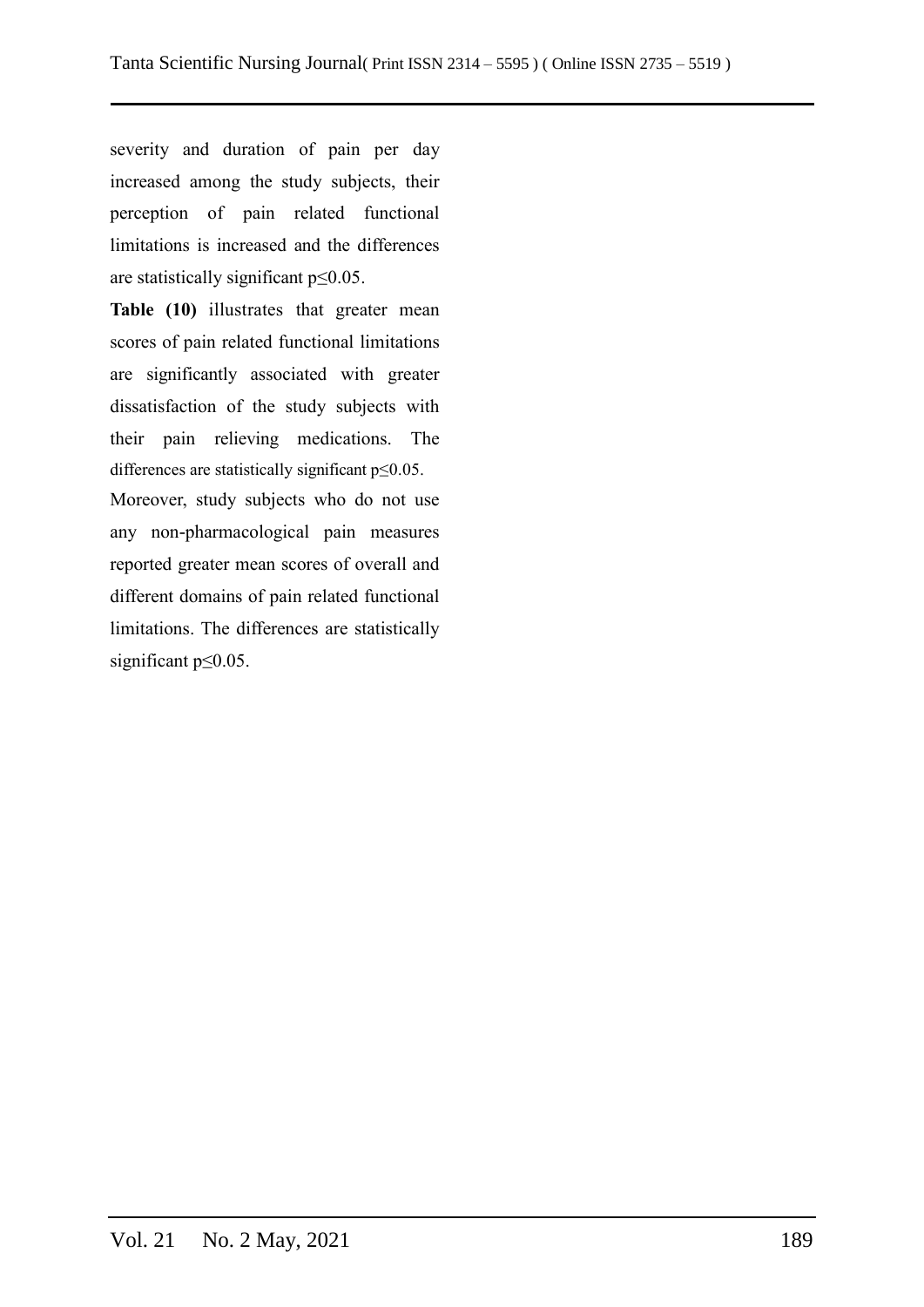| Table (1): Distribution of the study subjects according to their socio-demographic |
|------------------------------------------------------------------------------------|
| <b>characteristics</b>                                                             |

| Socio-demographic characteristics | $No = 178$ | $\frac{0}{0}$     |
|-----------------------------------|------------|-------------------|
| <b>Sex</b>                        |            |                   |
| Male                              | 34         | 19.1              |
| Female                            | 144        | 80.9              |
| Age (Mean $\pm$ SD)               |            | $39.50 \pm 6.997$ |
| <b>Marital status</b>             |            |                   |
| Married                           | 105        | 59.0              |
| Widow                             | 67         | 37.6              |
| Divorced                          | 6          | 3.4               |
| Level of education                |            |                   |
| Illiterate                        | 113        | 63.5              |
| Read and write                    | 30         | 16.9              |
| Primary education                 | 25         | 14.0              |
| Secondary education               | 10         | 5.6               |
| Occupation prior to retirement    |            |                   |
| House wife                        | 122        | 68.5              |
| Skilled worker                    | 22         | 12.4              |
| Unskilled worker                  | $22\,$     | 12.4              |
| Employee                          | 12         | 6.7               |
| <b>Current work status</b>        |            |                   |
| Yes                               | 11         | 6.2               |
| N <sub>o</sub>                    | 167        | 93.8              |
| <b>Monthly income</b>             |            |                   |
| Enough                            | 31         | 17.4              |
| Not enough                        | 147        | 82.6              |
| <b>Place of residence</b>         |            |                   |
| Urban                             | $107\,$    | 60.1              |
| Rural                             | $71\,$     | 39.9              |
| Living style                      |            |                   |
| With family                       | 157        | 88.2              |
| Alone                             | $21\,$     | 11.8              |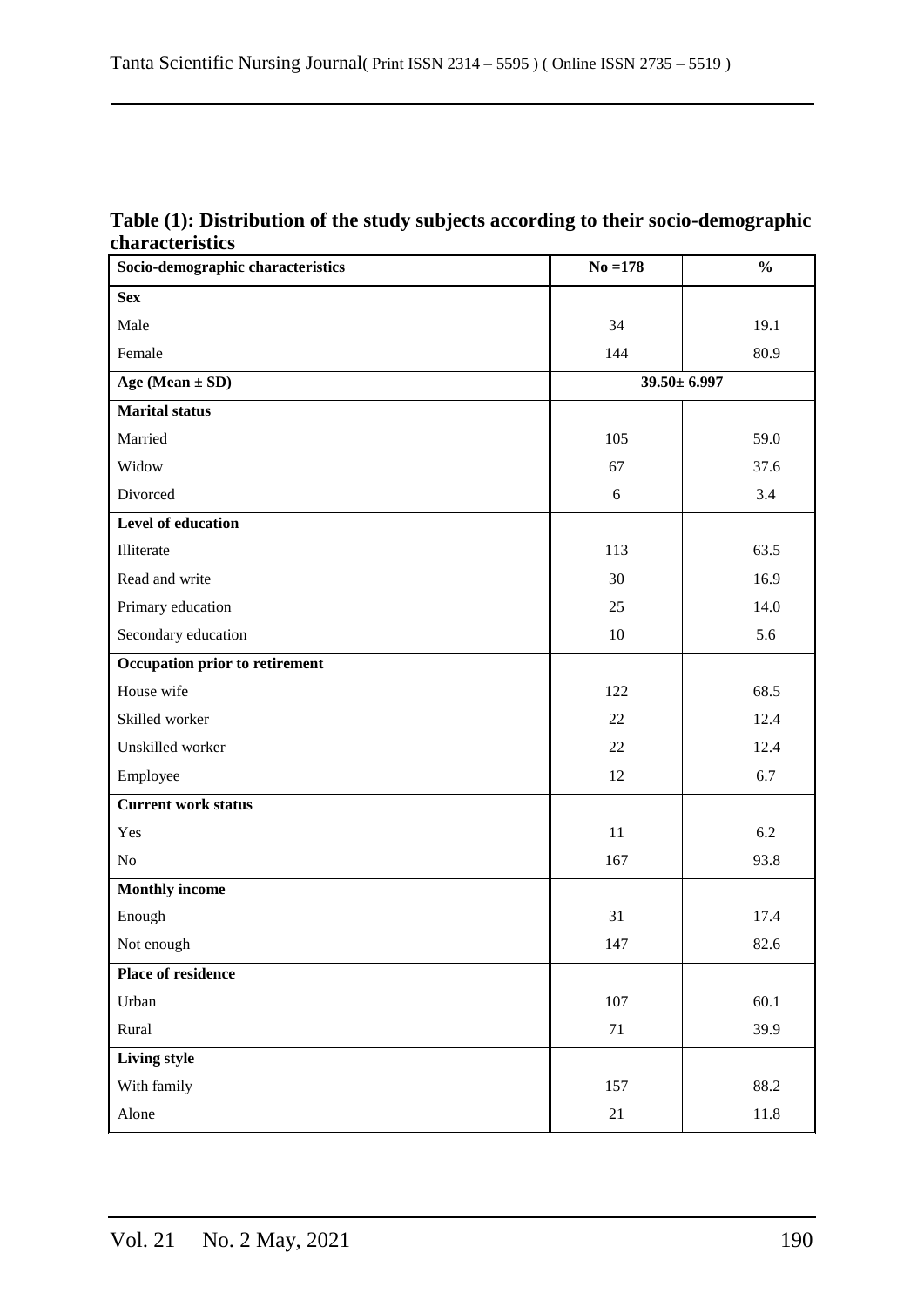| <b>Health history</b>                         | $No=178$ | $\frac{0}{0}$ |
|-----------------------------------------------|----------|---------------|
| Presence of other health problems rather than |          |               |
| rheumatoid arthritiss                         |          |               |
| Hypertension                                  | 57       | 32.0          |
| Heart diseases                                | 22       | 12.4          |
| Gastrointestinal disorders                    | 20       | 11.2          |
| Respiratory disorders                         | 11       | 6.2           |
| Ophthalmological disorders                    | 10       | 5.6           |
| Hyperthyroidism                               | 5        | 2.8           |
|                                               | #        |               |

## **Table (2): Distribution of the study subjects according to their health history**

More than one answer was given

## **Table (3): Distribution of the study subjects according to their sites and duration of**

|  | chronic pain |
|--|--------------|
|  |              |

| Sites of pain (n=178)                                                                                                                                                   | <b>Unilateral pain</b>                                                        |                                                                        | <b>Bilateral pain</b>                                                                           |                                                                                               |  |
|-------------------------------------------------------------------------------------------------------------------------------------------------------------------------|-------------------------------------------------------------------------------|------------------------------------------------------------------------|-------------------------------------------------------------------------------------------------|-----------------------------------------------------------------------------------------------|--|
|                                                                                                                                                                         | No.                                                                           | $\%$                                                                   | No.                                                                                             | $\%$                                                                                          |  |
| #<br>Site of pain<br>Neck joint<br>Shoulder joint<br>Elbow joint<br>Wrist joint<br>Fingers joints<br>Hip joint<br>Knee joint<br>Ankle joints<br>Toesjoints<br>Vertebrae | 44<br>20<br>$\overline{2}$<br>3<br>$\overline{0}$<br>1<br>26<br>10<br>9<br>77 | 24.7<br>11.3<br>1.2<br>1.7<br>0.0<br>0.6<br>14.6<br>5.6<br>5.1<br>43.3 | $-25$<br>9<br>19<br>14<br>$\Omega$<br>130<br>58<br>$\Omega$<br>$\overline{0}$<br>$\overline{0}$ | $-14.0$<br>5.1<br>10.7<br>7.9<br>0.0<br>73.0<br>32.6<br>0.0<br>$\overline{0}$<br>$\mathbf{0}$ |  |
| <b>Number of affected sites</b>                                                                                                                                         | $No = 178$                                                                    |                                                                        | $\frac{0}{0}$                                                                                   |                                                                                               |  |
| 1-2 sites<br>$3 - 6$ sites<br>More than 6 sites                                                                                                                         |                                                                               | 110<br>55<br>13                                                        | 61.8<br>30.9<br>7.3                                                                             |                                                                                               |  |
| Duration of suffering from chronic<br>pain in years                                                                                                                     | $No = 178$                                                                    |                                                                        | $\frac{0}{0}$                                                                                   |                                                                                               |  |
| $1-3$ year<br>$>3$ year                                                                                                                                                 |                                                                               | 87<br>91                                                               | 48.9<br>51.1                                                                                    |                                                                                               |  |
| Mean $\pm$ SD.                                                                                                                                                          | $4.74 \pm 3.55$                                                               |                                                                        |                                                                                                 |                                                                                               |  |

# More than one answer was given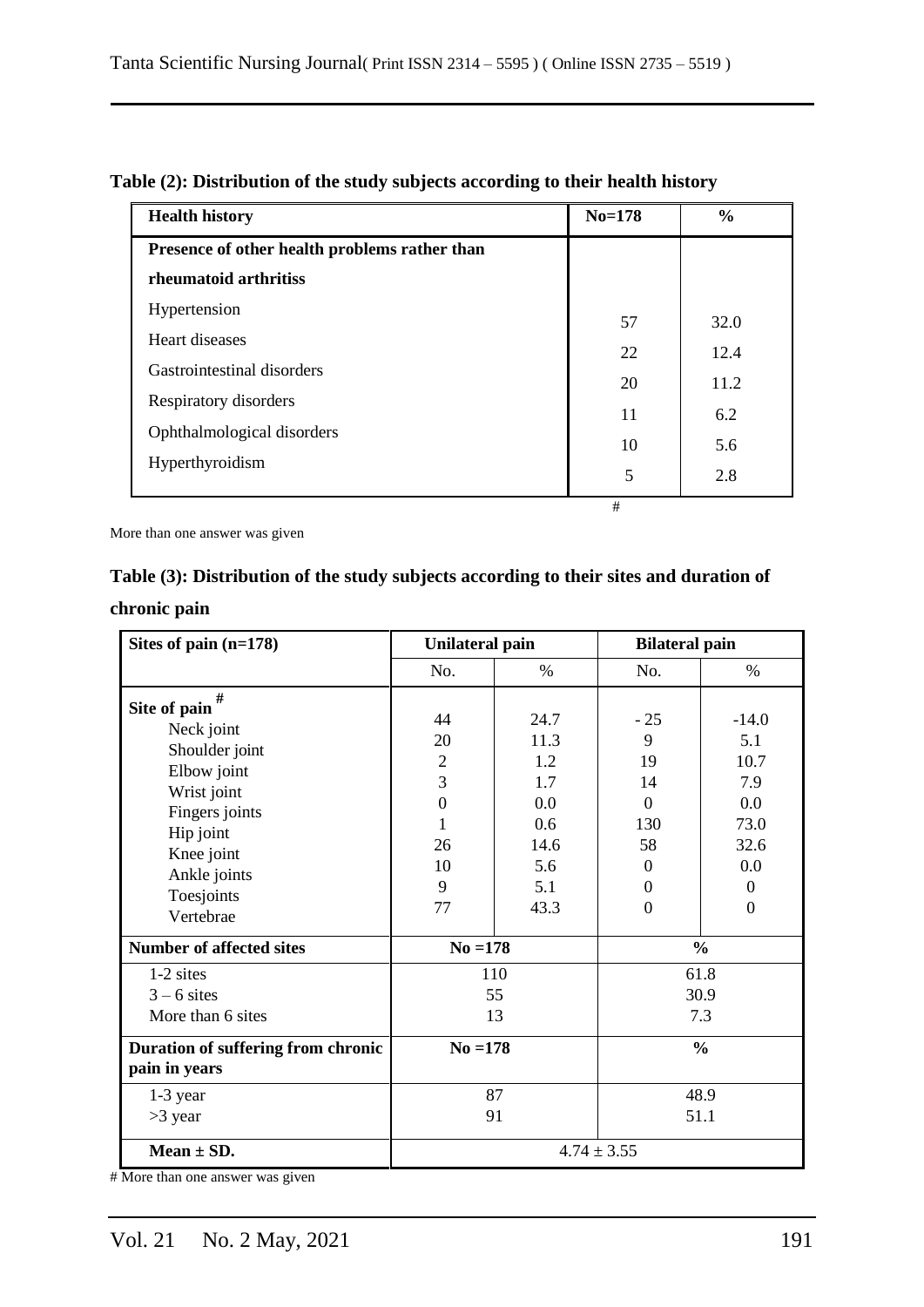| <b>Characteristics of pain</b>         | $No = 178$     | $\frac{0}{0}$ |
|----------------------------------------|----------------|---------------|
| Type of pain                           |                |               |
| Dull aching                            | 71             | 39.9          |
| Stabbing                               | 30             | 16.9          |
| Throbbing                              | 23             | 12.9          |
| Tingling                               | 21             | 11.8          |
| <b>Heaviness</b>                       | 19             | 10.7          |
| <b>Burning</b>                         | 14             | 7.9           |
| Severity of pain                       |                |               |
| Mild                                   | $\overline{4}$ | 2.2           |
| Moderate                               | 69             | 38.8          |
| Severe                                 | 105            | 59.0          |
| <b>Frequency of pain</b>               |                |               |
| More than one time per day             | 98             | 55.1          |
| Once per day                           | 35             | 19.7          |
| Some days per week                     | 45             | 25.3          |
| Duration of pain per day               |                |               |
| Short duration                         | $8\,$          | 4.5           |
| Moderate duration                      | 67             | 37.6          |
| Long duration                          | 103            | 57.9          |
| Factors which increase pain intensity# |                |               |
| Walking for long distance              | 141            | 79.2          |
| Standing for long period               | 106            | 59.6          |
| Sitting for long period                | 90             | 50.6          |
| Climbing stairs                        | 47             | 26.4          |
| Carry heavy objects                    | 31             | 17.4          |
| Cold weather                           | 18             | 10.1          |
| Symptoms associated with pain#         |                |               |
| Joints stiffness                       | 125            | 70.2          |
| Headache                               | 46             | 25.8          |
| Sleep disturbance                      | 40             | 22.5          |
| Inflammatory signs (hotness, swelling) | 31             | 17.4          |
| Tiredness                              | 19             | 10.7          |
| Crepitation                            | 19             | 10.7          |
| Muscles spasm                          | 11             | 6.2           |
| <b>Numbness</b>                        | 9              | 5.1           |
| Shortness of breath                    | 5              | 2.8           |

## **Table (4): Distribution of the study subjects according to their pain characteristics**

# More than one answer was given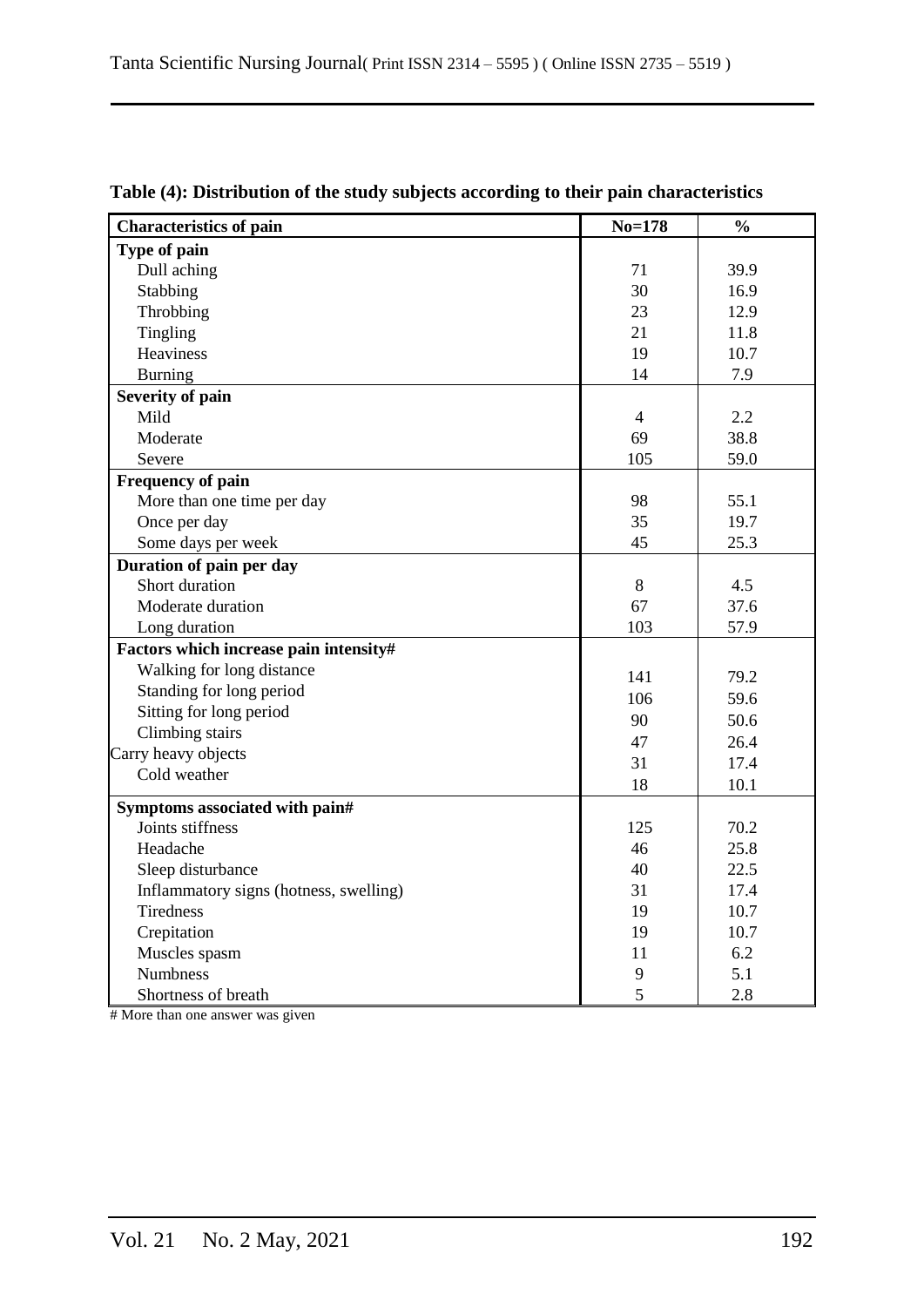| Pain management                                                                      | No.              | $\frac{0}{0}$ |  |
|--------------------------------------------------------------------------------------|------------------|---------------|--|
| Consumption of pain relieving medications (No=178)                                   |                  |               |  |
| Yes                                                                                  | 148              | 83.1          |  |
| No                                                                                   | 30               | 16.9          |  |
| If yes $(n = 148)$                                                                   |                  |               |  |
| Prescribed                                                                           | 89               | 50.0          |  |
| Unprescribed                                                                         | 59               | 33.1          |  |
| Satisfaction with pain medication $(n = 148)$                                        |                  |               |  |
| Not satisfied                                                                        | 63               | 35.4          |  |
| Nearly satisfied                                                                     | 59               | 33.1          |  |
| Satisfied                                                                            | 26               | 14.6          |  |
| Percentage of medication's effectiveness (%)(n=148)                                  |                  |               |  |
| $Min. - Max.$                                                                        | $0.0 - 100.0$    |               |  |
| Mean $\pm$ SD.                                                                       | $50.98 \pm 1.35$ |               |  |
| $\#$<br>Usage of non-pharmacological pain management $\stackrel{\#}{\text{(n=178)}}$ |                  |               |  |
| No                                                                                   | 51               | 28.7          |  |
| Yes,                                                                                 | 127              | 71.3          |  |
| Personal assistance with daily activities                                            | 42               | 23.6          |  |
| Express feelings with others                                                         | 38               | 21.3          |  |
| walking and exercises                                                                | 36               | 20.0          |  |
| Rest periods\ sleep                                                                  | 34               | 19.1          |  |
| Divert attention                                                                     | 23               | 12.9          |  |
| Warm compresses                                                                      | 21               | 11.8          |  |
| Elevation of the joints                                                              | $8\,$            | 4.5           |  |
| Joints' support                                                                      | $\tau$           | 3.9           |  |

## **Table (5): Distribution of the study subjects according to their pain management**

# More than one answer was given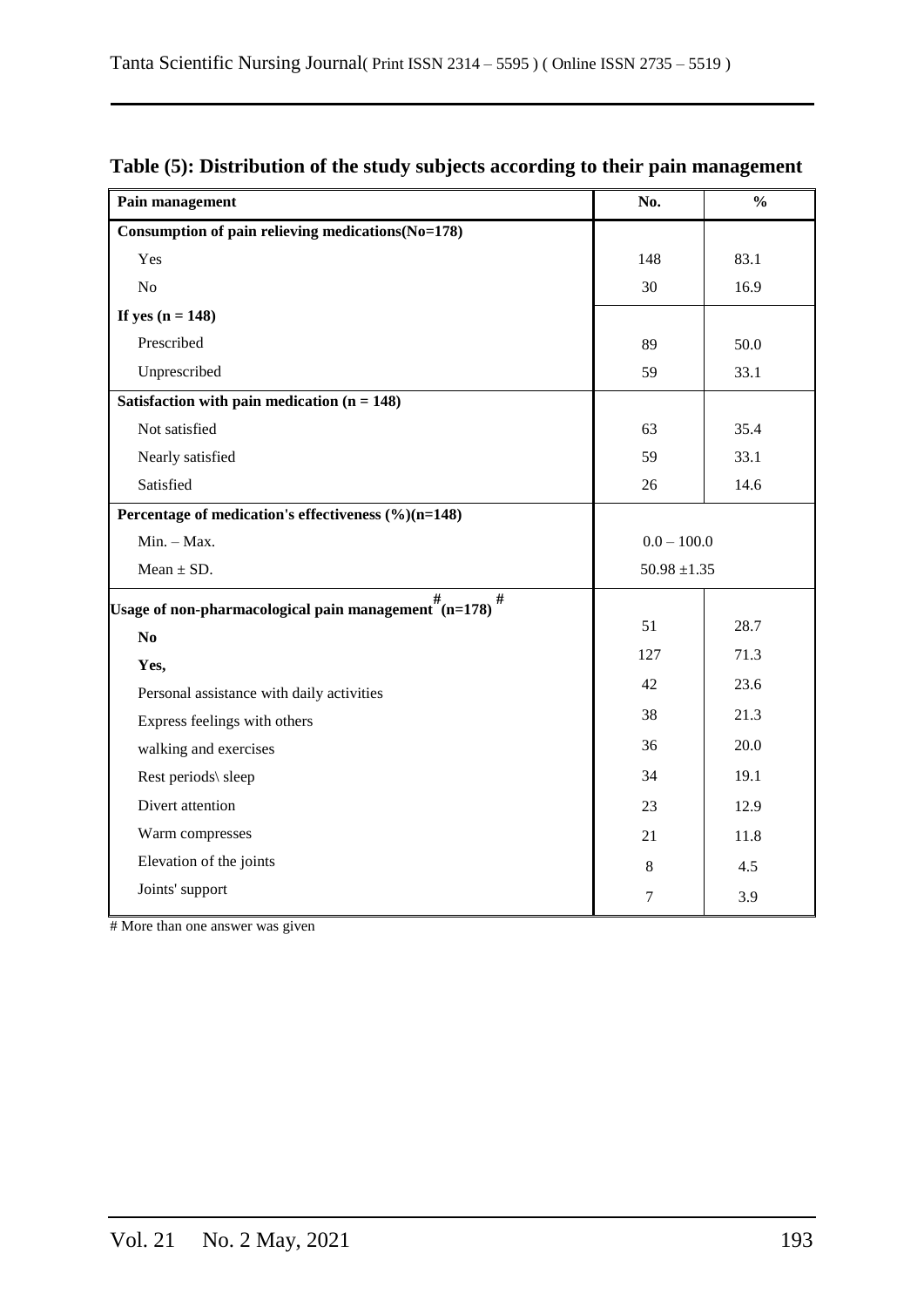# **Table (6): Distribution of the study subjects according to their pain related functional limitations (n=178)**

| related<br>functional<br>Pain |                         | N <sub>0</sub> | <b>Simple</b> |      | Moderate |      | <b>Severe</b> |      |                  |
|-------------------------------|-------------------------|----------------|---------------|------|----------|------|---------------|------|------------------|
| limitations                   |                         | limitations    |               |      |          |      |               |      | $Mean \pm SD$    |
|                               | N <sub>o</sub>          | $\%$           | No.           | $\%$ | No.      | $\%$ | No.           | $\%$ |                  |
| Subdomains of pain related    |                         |                |               |      |          |      |               |      |                  |
| functional limitations        |                         |                |               |      |          |      |               |      |                  |
| 1- Basic self-care            | 48                      | 27.0           | 71            | 39.9 | 48       | 27.0 | 11            | 6.2  | $1.12 \pm 0.88$  |
| 2- Emotional status           | 14                      | 7.9            | 24            | 13.5 | 66       | 37.1 | 74            | 41.6 | $2.12 \pm 0.92$  |
| 3- Mobility                   | 12                      | 6.7            | 20            | 11.2 | 51       | 28.7 | 95            | 53.4 | $2.29 \pm 0.92$  |
| 4- Instrumental activities    | 16                      | 9.0            | 21            | 11.8 | 62       | 34.8 | 79            | 44.4 | $2.15 \pm 0.95$  |
| 5- Social relations           | 17                      | 9.6            | 29            | 16.3 | 45       | 25.3 | 87            | 48.9 | $2.13 \pm 1.01$  |
| 6- Sleep quality              | 19                      | 10.7           | 28            | 15.7 | 59       | 33.1 | 72            | 40.4 | $2.03 \pm 1.0$   |
| 7- Recreational activities    | 25                      | 14.0           | 20            | 11.2 | 40       | 22.5 | 93            | 52.2 | $2.13 \pm 1.09$  |
| 8- Mentalconcentration        | 25                      | 14.0           | 48            | 27.0 | 69       | 38.8 | 36            | 20.2 | $1.65 \pm 0.96$  |
| Total levels of pain related  |                         |                |               |      |          |      |               |      |                  |
| functional limitations        | $\overline{\mathbf{4}}$ | 2.2            | 22            | 12.4 | 58       | 32.6 | 94            | 52.8 | $15.63 \pm 6.10$ |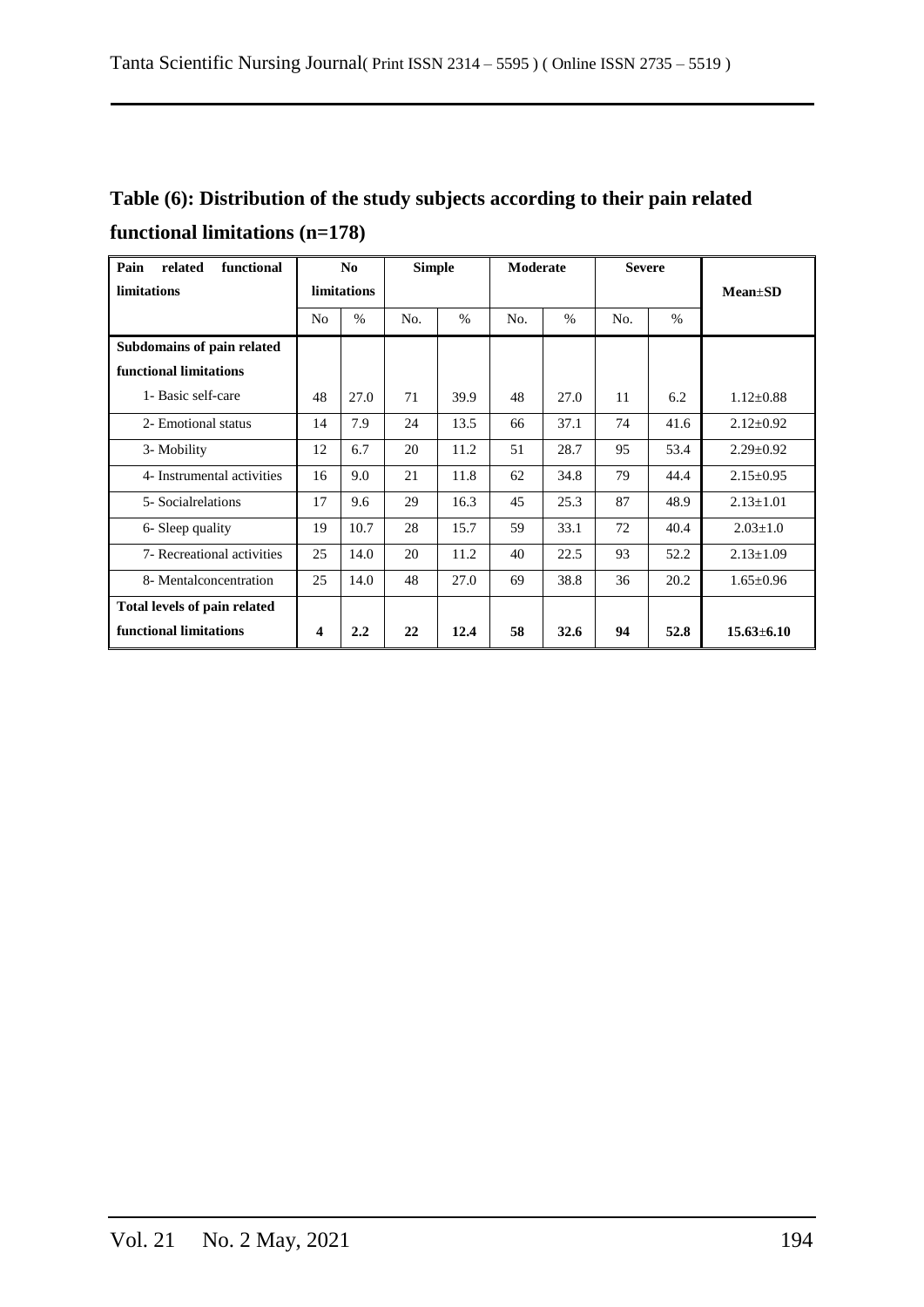|                                |                 | <b>Emotional</b> |                 | strumental      | Social          | <b>Sleep</b>     | <b>Recreational</b> | Mental           | Total                  |
|--------------------------------|-----------------|------------------|-----------------|-----------------|-----------------|------------------|---------------------|------------------|------------------------|
| Socio-                         | Self-care       | status           | <b>Mobility</b> | tasks           | relation        | quality          | activities          | concentration    | score                  |
| demographic<br>characteristics | Mean $\pm$ SD.  | Mean $\pm$ SD.   | Mean $\pm SD$ . | Mean $\pm SD$ . | Mean $\pm SD$ . | Mean $\pm SD$ .  | Mean $\pm SD$ .     | Mean $\pm SD$ .  | Mean<br>$\pm SD.$      |
| Age                            |                 |                  |                 |                 |                 |                  |                     |                  |                        |
| $20 - 40$                      | $1.12 \pm .90$  | $2.12 \pm 0.93$  | $2.25 \pm 0.92$ | $2.10 \pm 0.96$ | $2.10 \pm 1.01$ | $2.04 \pm 1.0$   | $2.09 \pm 1.10$     | $1.64 \pm 0.97$  | $15.46 \pm$<br>6.11    |
| $40 - 50$                      | $1.05 \pm 0.72$ | $2.14 \pm 0.94$  | $2.50 \pm 0.91$ | $2.45 \pm 0.86$ | $2.36 \pm 1.0$  | $1.91 \pm 1.02$  | $2.36 \pm 1.05$     | $1.68 \pm 0.89$  | $16.45 \pm$<br>6.26    |
| $\geq 60$                      | $2.0\pm0.0$     | $2.33 \pm 0.58$  | $2.33 \pm 0.58$ | $2.33 \pm 1.15$ | $2.33 \pm 1.15$ | $2.67 \pm 0.58$  | $2.33 \pm 1.15$     | $2.0 \pm 1.0$    | $18.33 \pm$<br>5.03    |
| F(p)                           | 1.586(0.208)    | 0.082(0.922)     | 0.691(0.503)    | 1.416(0.245)    | 0.721(0.488)    | 0.777(0.461)     | 0.651(0.523)        | 0.218(0.508)     | 0.533(0.5)<br>76)      |
| <b>Sex</b>                     |                 |                  |                 |                 |                 |                  |                     |                  |                        |
| Male                           | $0.91 \pm 0.87$ | $1.79 \pm 0.95$  | $2.09 \pm 1.03$ | $2.09 \pm 1.06$ | $1.94 \pm 1.07$ | $1.59 \pm 1.02$  | $1.88 \pm 1.15$     | $1.21\pm0.77$    | $13.50 \pm$<br>5.96    |
| Female                         | $1.17 \pm 0.88$ | $2.20 \pm 0.91$  | $2.33 \pm 0.88$ | $2.16 \pm 0.93$ | $2.18 \pm 0.99$ | $2.14 \pm 0.97$  | $2.19 \pm 1.07$     | $1.76 \pm 0.97$  | $16.13 \pm$<br>6.05    |
| t(p)                           | 1.566(0.119)    | $2.339*(0.020*)$ | 1.408(0.161)    | 0.393(0.695)    | 1.244(0.215)    | $2.961*(0.003*)$ | 1.474(0.142)        | $3.089*(0.002*)$ | $2.288*(0.$<br>$023*)$ |
| <b>Marital</b> status          |                 |                  |                 |                 |                 |                  |                     |                  |                        |
| Married                        | $1.0 \pm 0.84$  | $2.03 \pm 0.93$  | $2.21 \pm 0.94$ | $2.07 \pm 0.91$ | $2.10 \pm 1.01$ | $1.92 \pm 1.01$  | $2.07 \pm 1.14$     | $1.46 \pm 0.92$  | 14.86 $\pm$<br>5.94    |
| Widow                          | $1.30 \pm 0.90$ | $2.27 \pm 0.86$  | $2.37 \pm 0.88$ | $2.28 \pm 0.95$ | $2.19 \pm 0.97$ | $2.21 \pm 0.99$  | $2.21 \pm 1.01$     | $1.94 \pm 0.94$  | $16.78 \pm$<br>6.13    |
| Divorced                       | $1.33 \pm 1.03$ | $2.17 \pm 1.33$  | $2.67 \pm 0.82$ | $2.0 \pm 1.55$  | $2.0 \pm 1.55$  | $2.0 \pm 0.63$   | $2.33 \pm 1.21$     | $1.83 \pm 1.17$  | $16.33 \pm$<br>7.61    |
| F(p)                           | 2.570(0.079)    | 1.392(0.251)     | 1.191(0.306)    | 1.138(0.323)    | 0.213(0.808)    | 1.691(0.187)     | 0.455(0.635)        | $5.590*(0.004*)$ | 2.088(0.<br>127)       |

# **Table (7): Relation between socio-demographic characteristics and pain related functional limitations of the study subjects**

\*: Statistically significant at  $p \le 0.05$  F: F value for ANOVA test t, p: t and p values for Student t-test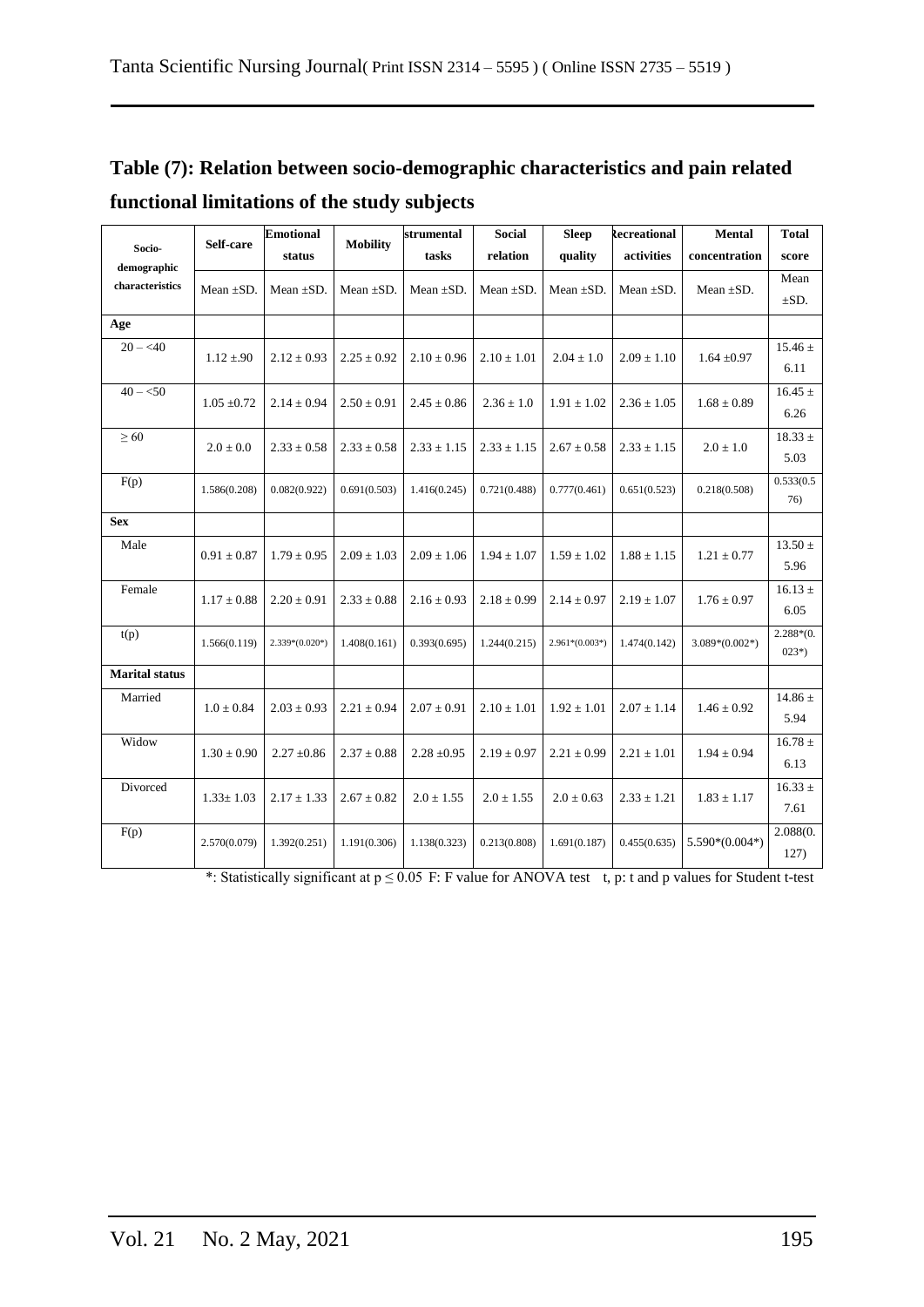| <b>Duration and sites</b>                | Self-care  | <b>Emotional</b><br>status | <b>Mobility</b> | <b>Instrume</b><br>ntal<br>tasks | <b>Social</b><br>relation | <b>Sleep</b><br>quality | Recreati<br>onal<br>activities | <b>Mental</b><br>concentrat<br>ion | <b>Total</b><br>score |  |  |  |
|------------------------------------------|------------|----------------------------|-----------------|----------------------------------|---------------------------|-------------------------|--------------------------------|------------------------------------|-----------------------|--|--|--|
| of pain                                  | Mean       | <b>Mean</b>                | <b>Mean</b>     | Mean                             | <b>Mean</b>               | <b>Mean</b>             | Mean                           | <b>Mean</b>                        | Mean                  |  |  |  |
|                                          | $\pm SD.$  | $\pm SD.$                  | $\pm SD.$       | $\pm SD.$                        | $\pm SD.$                 | $\pm SD.$               | $\pm SD.$                      | $\pm SD.$                          | $\pm SD.$             |  |  |  |
| Duration of suffering from pain in years |            |                            |                 |                                  |                           |                         |                                |                                    |                       |  |  |  |
| $1-3$ year                               | $1.02 \pm$ | $1.94 \pm$                 | $2.11 \pm$      | $2.0 \pm$                        | $2.02 \pm$                | $1.84 \pm$              | $1.94 \pm$                     | $1.57 \pm 0.92$                    | $14.46 \pm$           |  |  |  |
|                                          | 0.86       | 0.96                       | 1.02            | 0.98                             | 1.05                      | 1.02                    | 1.11                           |                                    | 6.46                  |  |  |  |
| $>3$ year                                | $1.22 \pm$ | $2.30 \pm$                 | $2.45 \pm$      | $2.29 \pm$                       | $2.24 \pm$                | $2.22 \pm$              | $2.31 \pm$                     | $1.73 \pm 0.99$                    | $16.75 \pm$           |  |  |  |
|                                          | 0.89       | 0.86                       | 0.78            | 0.91                             | 0.97                      | 0.94                    | 1.04                           |                                    | 5.55                  |  |  |  |
| t(p)                                     | 1.495(0.1  | $2.596*(0.$                | $2.480*(0.$     | $2.020*(0.$                      | 1.448(0.1)                | $2.588*(0.$             | $2.261*(0.$                    | 1.049(0.29                         | $2.537*($             |  |  |  |
|                                          | 37)        | $010*)$                    | $014*)$         | $054*)$                          | 49)                       | $010*)$                 | $025*)$                        | 6)                                 | $0.012*)$             |  |  |  |
| Number of pain                           |            |                            |                 |                                  |                           |                         |                                |                                    |                       |  |  |  |
| <b>Sites</b>                             |            |                            |                 |                                  |                           |                         |                                |                                    |                       |  |  |  |
| Less than 3 sites                        | $1.01 \pm$ | $1.85 \pm$                 | $2.02 \pm$      | $1.88 \pm$                       | $1.85 \pm$                | $1.73 \pm$              | $1.85 \pm$                     | $1.37 \pm 0.95$                    | $13.56 \pm$           |  |  |  |
|                                          | 0.89       | 0.99                       | 0.99            | 1.02                             | 1.07                      | 1.04                    | 1.16                           |                                    | 6.29                  |  |  |  |
| $3 - 6$ sites                            | $1.31 \pm$ | $2.47 \pm$                 | $2.71 \pm$      | $2.53 \pm$                       | $2.56 \pm$                | $2.49 \pm$              | $2.53 \pm$                     | $2.07 \pm 0.84$                    | $18.67 \pm$           |  |  |  |
|                                          | 0.90       | 0.60                       | 0.57            | 0.63                             | 0.71                      | 0.72                    | 0.84                           |                                    | 4.16                  |  |  |  |
| More than 6 sites                        | $1.31 \pm$ | $2.92 \pm$                 | $2.77 \pm$      | $2.77 \pm$                       | $2.77 \pm$                | $2.69 \pm$              | $2.77 \pm$                     | $2.23 \pm 0.60$                    | $20.23 \pm$           |  |  |  |
|                                          | 0.48       | 0.28                       | 0.60            | 0.60                             | 0.60                      | 0.48                    | 0.60                           |                                    | 2.80                  |  |  |  |
| F(p)                                     | 2.474      | 15.669*                    | $14.241*$       | 12.999*                          | 13.775*                   | $16.201*$               | $10.414*$                      | 14.195*                            | 20.543*(              |  |  |  |
|                                          | (0.087)    | $(<0.001*)$                | $(<0.001*)$     | $(<0.001*)$                      | $(<0.001*)$               | $(<0.001*)$             | $(<0.001*)$                    | $(<0.001*)$                        | $<0.001*$             |  |  |  |

## **Table (8): Relation between duration and sites of pain and pain related functional limitations of the study subjects**

\*: Statistically significant F: F value for ANOVA test t, p: t and p values for Student t-test at  $p \leq 0.05$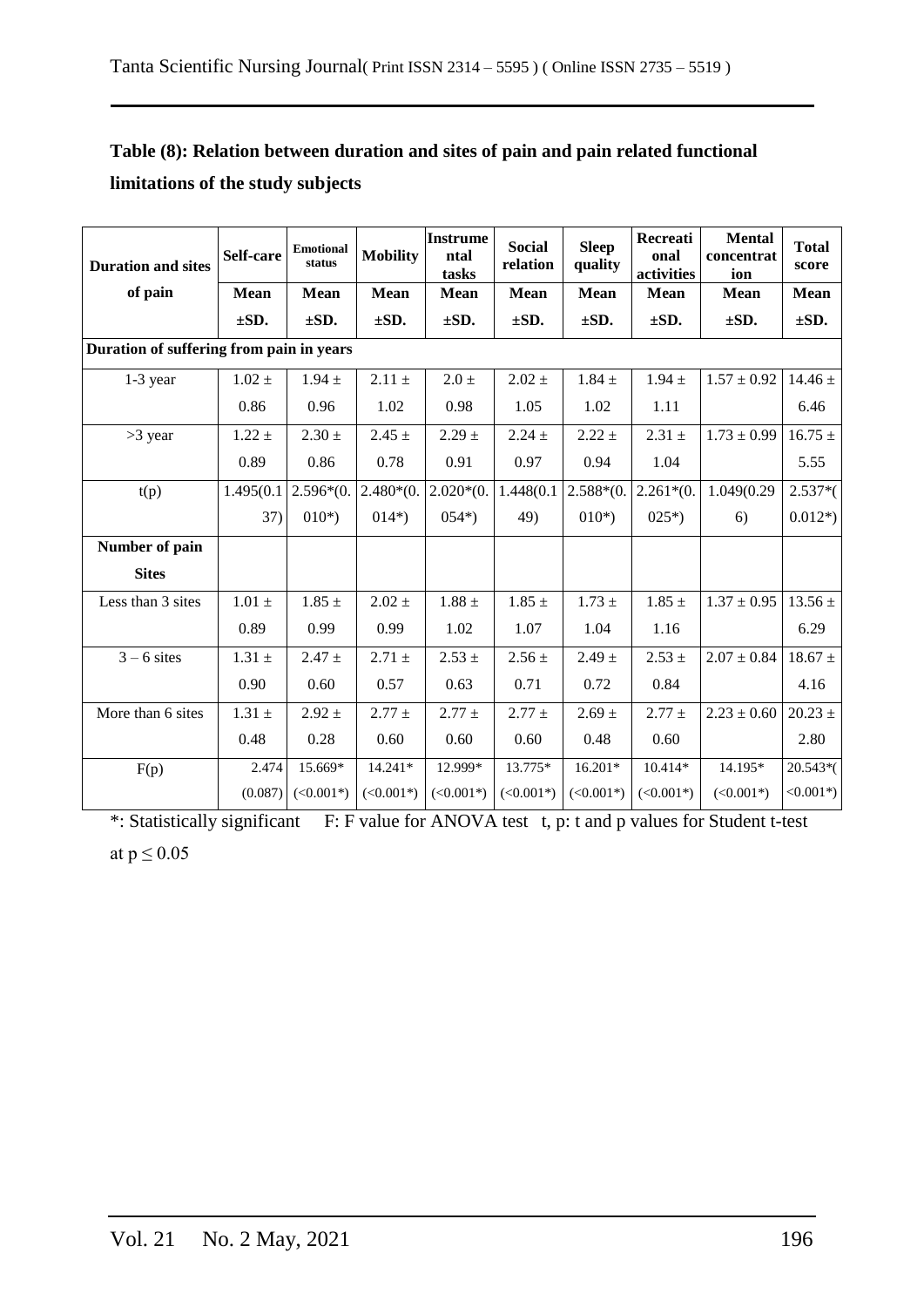## **Table (9): Relation between pain characteristics and pain related functional limitations of the study subjects**

|                               |                  |                            |                     | strumental                    | Social            | <b>Sleep</b>        | kecreational      | <b>Mental</b>      |                    |
|-------------------------------|------------------|----------------------------|---------------------|-------------------------------|-------------------|---------------------|-------------------|--------------------|--------------------|
|                               | Self-care        | <b>Emotional</b><br>status | <b>Mobility</b>     |                               |                   |                     |                   | concentratio       | <b>Total score</b> |
| <b>Pain characteristics</b>   |                  |                            |                     | tasks                         | relation          | quality             | activities        | $\bf n$            |                    |
|                               | Mean $\pm$ SD.   | Mean $\pm SD$ .            |                     | Mean $\pm$ SD. Mean $\pm$ SD. | Mean $\pm SD$ .   | Mean $\pm SD$ .     | Mean $\pm SD$ .   | Mean ±SD.          | Mean $\pm SD$ .    |
| Frequency of pain             |                  |                            |                     |                               |                   |                     |                   |                    |                    |
| More than one time per<br>day | $1.30 \pm 0.85$  | $2.48 \pm 0.71$            | $2.59 \pm 0.67$     | $2.45 \pm 0.76$               | $2.39 \pm 0.87$   | $2.38 \pm 0.84$     | $2.40 \pm 0.93$   | $1.97 \pm 0.91$    | $17.95 \pm 4.68$   |
| Once per day                  | $1.09 \pm 0.95$  | $1.83 \pm 0.98$            | $2.09 \pm 0.98$     | $2.09 \pm 0.95$               | $2.09 \pm 0.98$   | $1.83 \pm 0.92$     | $2.09 \pm 1.07$   | $1.63 \pm 0.81$    | $14.71 \pm 6.13$   |
| Some days per week            | $0.78 \pm 0.79$  | $1.58 \pm 0.97$            | $1.78 \pm 1.06$     | $1.53 \pm 1.04$               | $1.62 \pm 1.13$   | $1.44 \pm 1.06$     | $1.58 \pm 1.23$   | $0.98 \pm 0.81$    | $11.29 \pm 6.37$   |
| F(p)                          | $5.661*(0.004*)$ | $20.639^*(<0.001*)$        | $15.388^*(<0.001*)$ | $16.963*(<0.001*)$            | $9.783*(-0.001*)$ | $17.061^*(<0.001*)$ | $9.632*(-0.001*)$ | $20.108*(<0.001*)$ | $23.672*(<0.001*)$ |
| <b>Types of pain</b>          |                  |                            |                     |                               |                   |                     |                   |                    |                    |
| Heaviness                     | $1.13 \pm 0.63$  | $2.09 \pm 0.95$            | $2.22 \pm 0.80$     | $2.0 \pm 0.90$                | $2.0 \pm 0.85$    | $2.09 \pm 1.08$     | $2.0 \pm 1.0$     | $1.70 \pm 0.97$    | $15.22 \pm 5.44$   |
| Dull aching                   | $1.05 \pm 0.80$  | $2.05 \pm 0.80$            | $2.29 \pm 0.78$     | $2.05 \pm 0.86$               | $2.10 \pm 1.0$    | $1.90 \pm 1.0$      | $1.86 \pm 1.24$   | $1.57 \pm 0.93$    | $14.86 \pm 5.35$   |
| Throbbing                     | $1.50 \pm 0.85$  | $2.43 \pm 0.85$            | $2.57 \pm 0.65$     | $2.57 \pm 0.85$               | $2.29 \pm 1.07$   | $2.43 \pm 0.94$     | $2.36 \pm 1.01$   | $1.86 \pm 0.77$    | $18.0 \pm 5.32$    |
| Tingling                      | $1.07 \pm 0.83$  | $2.17 \pm 0.95$            | $2.40 \pm 0.86$     | $2.23 \pm 0.97$               | $2.23 \pm 1.07$   | $2.23 \pm 0.86$     | $2.33 \pm 1.10$   | $1.77 \pm 0.90$    | $16.33 \pm 5.76$   |
| Burning                       | $0.89 \pm 1.05$  | $1.79 \pm 1.03$            | $2.11 \pm 1.10$     | $2.05 \pm 0.85$               | $2.21 \pm 0.92$   | $1.89 \pm 0.99$     | $2.21 \pm 0.98$   | $1.58 \pm 1.02$    | $14.74 \pm 6.30$   |
| Stabbing                      | $1.15 \pm 0.95$  | $2.17 \pm 0.93$            | $2.25 \pm 1.01$     | $2.13 \pm 1.03$               | $2.10 \pm 1.07$   | $1.93 \pm 1.03$     | $2.14 \pm 1.12$   | $1.59 \pm 1.02$    | $15.46 \pm 6.74$   |
| F(p)                          | 0.839(0.524)     | 0.881(0.495)               | 0.550(0.738)        | 0.802(0.550)                  | 0.242(0.943)      | 0.922(0.424)        | 0.520(0.761)      | 0.326(0.897)       | 0.676(0.643)       |
| Severity of pain              |                  |                            |                     |                               |                   |                     |                   |                    |                    |
| Mild                          | $1.0 \pm 0.82$   | $1.25 \pm 0.96$            | $1.25 \pm 0.96$     | $1.25 \pm 1.26$               | $1.25 \pm 1.50$   | $0.75 \pm 0.96$     | $1.0 \pm 1.15$    | $0.75 \pm 0.96$    | $8.50 \pm 8.06$    |
| Moderate                      | $0.80 \pm 0.85$  | $1.65 \pm 1.07$            | $1.81 \pm 1.05$     | $1.67 \pm 1.05$               | $1.71 \pm 1.0$    | $1.62 \pm 1.04$     | $1.64\pm1.06$     | $1.20 \pm 0.90$    | $12.10 \pm 6.29$   |
| Severe                        | $1.34 \pm 0.84$  | $2.47 \pm 0.62$            | $2.64 \pm 0.61$     | $2.50 \pm 0.68$               | $2.45 \pm 0.88$   | $2.35 \pm 0.82$     | $2.50 \pm 0.95$   | $1.98 \pm 0.85$    | $18.22 \pm 4.32$   |
|                               | $8.738*(<0.$     | $22.319*(<0$               | $24.868*(<)$        | $21.731*(<0$                  | $14.600*(<)$      | $17.202*(<)0$       | $18.003*(-0)$     | $18.650*(<0.$      | 32.003*            |
| F(p)                          | $001*)$          | $.001*)$                   | $.001*)$            | $.001*)$                      | $.001*)$          | $.001*)$            | $.001*)$          | $001*)$            | $(<0.001*)$        |
| Duration of pain per          |                  |                            |                     |                               |                   |                     |                   |                    |                    |
| day                           |                  |                            |                     |                               |                   |                     |                   |                    |                    |
| Short duration                | $0.50 \pm 0.76$  | $1.13 \pm 0.83$            | $1.38\pm1.06$       | $1.13 \pm 0.99$               | $1.13\pm1.36$     | $0.75 \pm 0.46$     | $1.13 \pm 1.36$   | $0.75 \pm 0.71$    | $7.88 \pm 6.47$    |
| Moderate duration             | $0.91 \pm 0.90$  | $1.70 \pm 0.97$            | $1.84 \pm 1.02$     | $1.75 \pm 1.01$               | $1.81 \pm 0.99$   | $1.66 \pm 1.05$     | $1.75 \pm 1.09$   | $1.30 \pm 0.94$    | $12.70 \pm 6.25$   |
| Long duration                 | $1.31 \pm 0.83$  | $2.48 \pm 0.71$            | $2.65 \pm 0.61$     | $2.49 \pm 0.74$               | $2.43 \pm 0.88$   | $2.38 \pm 0.81$     | $2.46 \pm 0.94$   | $1.95 \pm 0.87$    | $18.14 \pm 4.46$   |
| F(p)                          | $6.697*(0.00)$   | $24.117*(<0$               | $25.910*(<)$        | $20.921*(<)$                  | $13.530*(<0$      | $21.720*(<)0$       | $13.968*(<0$      | $15.260*(<0.$      | $30.446*(<0.0$     |
|                               | $2^{*}$          | $.001*)$                   | $.001*)$            | $.001*)$                      | $.001*)$          | $.001*)$            | $.001*)$          | $001*)$            | $01*)$             |
| Factors increasing pain       |                  |                            |                     |                               |                   |                     |                   |                    |                    |
| Walking for long              | $1.18\pm0.85$    | $2.20\pm0.88$              | $2.45 \pm 0.80$     | $2.31\pm0.85$                 | $2.26\pm0.98$     | $2.14 \pm 0.91$     | $2.28 \pm 1.04$   | $1.72 \pm 0.94$    | $16.55 \pm 5.56$   |
| distance                      | $1.11\pm0.87$    | $2.26\pm0.86$              | $2.40 \pm 0.91$     | $2.34\pm0.91$                 | $2.38\pm0.92$     | $2.18 \pm 0.99$     | $2.32 \pm 1.04$   | $1.72 \pm 1.03$    | $16.71\pm6.12$     |
| Sitting for long time         | $1.11 \pm 0.85$  | $2.27 \pm 0.83$            | $2.57 \pm 0.66$     | $2.35\; {\pm}0.82$            | $2.34\pm0.95$     | $2.17 \pm 0.87$     | $2.36\pm0.98$     | $1.75 \pm 0.92$    | $16.92 \pm 5.04$   |
| Standing for long time        | $1.06\pm0.96$    | $2.48 \pm 0.72$            | $2.42 \pm 0.76$     | $2.35\pm0.75$                 | $2.29\pm0.86$     | $2.23\pm1.02$       | $2.42 \pm 0.85$   | $1.61\pm0.99$      | $16.87 \pm 4.86$   |
| Carry heavy objects           | $1.33\pm0.91$    | $2.22 \pm 0.94$            | $2.06 \pm 1.11$     | $2.06 \pm 1.06$               | $2.17 \pm 0.99$   | $2.17 \pm 1.04$     | $2.11\pm1.13$     | $1.44\pm0.98$      | $15.56\pm5.99$     |
| Cold weather Climbing         | $1.17\pm0.79$    | $2.40\pm0.83$              | $2.66 \pm 0.67$     | $2.43\pm0.83$                 | $2.57 \pm 0.74$   | $2.21 \pm 0.93$     | $2.62 \pm 0.74$   | $1.81 \pm 0.97$    | $17.87 \pm 5.31$   |
| stairs                        |                  |                            |                     |                               |                   |                     |                   |                    |                    |
| F(p)                          | 0.333(0.893)     | 0.841(0.521)               | 2.014(0.076)        | 0.521(0.761)                  | 0.973(0.434)      | 0.069(0.997)        | 1.104(0.358)      | 0.466(0.801)       | 0.615(0.688)       |

\*: Statistically significant at  $p \le 0.05$  F: F value for ANOVA test t, p: t and p values for Student t-test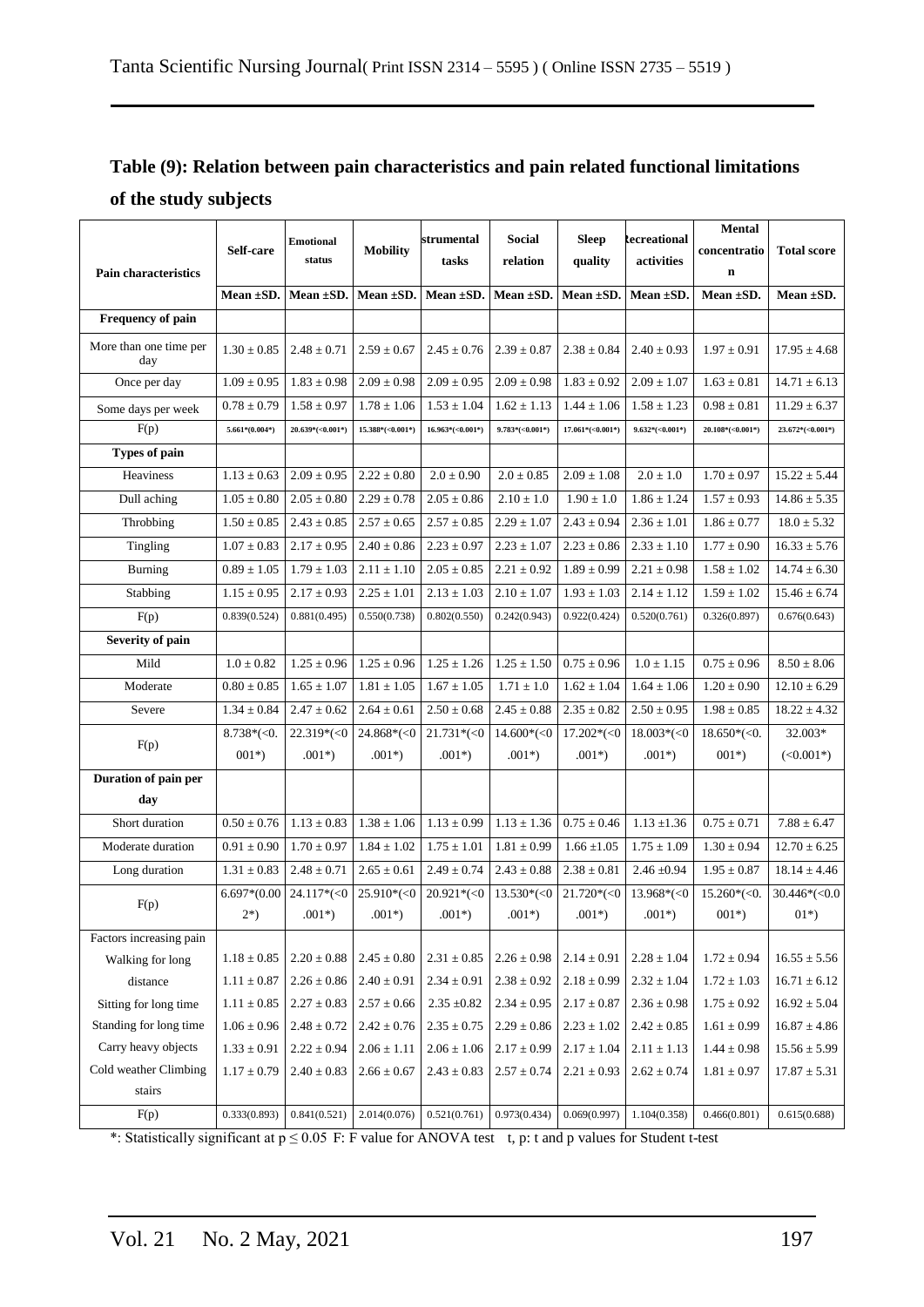|                                   |  |  | Table (10): Relation between chronic pain management and pain related functional |  |  |
|-----------------------------------|--|--|----------------------------------------------------------------------------------|--|--|
| limitations of the study subjects |  |  |                                                                                  |  |  |

|                                     | Self-care                   | <b>Emotional</b> | <b>Mobility</b> | <b>strumental</b>         | <b>Social</b>   | <b>Sleep quality Recreational</b> |                 | <b>Mental</b>    | <b>Total score</b>          |
|-------------------------------------|-----------------------------|------------------|-----------------|---------------------------|-----------------|-----------------------------------|-----------------|------------------|-----------------------------|
| Pain management                     |                             | status           |                 | tasks                     | relation        |                                   | activities      | concentration    |                             |
|                                     | Mean $\pm SD$ .             | Mean ±SD.        | Mean ±SD.       | Mean ±SD.                 | Mean $\pm SD$ . | Mean ±SD.                         | Mean $\pm SD$ . | Mean ±SD.        | Mean $\pm$ SD.              |
| Satisfaction with pain Medication   |                             |                  |                 |                           |                 |                                   |                 |                  |                             |
| Not satisfied                       | $1.24 \pm 0.84$             | $2.51 \pm 0.64$  | $2.68 \pm 0.59$ | $2.62 \pm 0.71$           | $2.75 \pm 0.65$ | $2.40 \pm 0.73$                   | $2.71 \pm 0.73$ | $2.02 \pm 0.85$  | $18.92 \pm 4.14$            |
| Nearly satisfied                    | $1.03 \pm 0.76$             | $2.14 \pm 0.73$  | $2.44 \pm 0.68$ | $2.27 \pm 0.69$           | $2.32 \pm 0.80$ | $2.03 \pm 0.87$                   | $2.31 \pm 0.90$ | $1.53 \pm 0.82$  | $16.07 \pm 4.37$            |
| Satisfied                           | $1.35\pm1.09$               | $1.92 \pm 1.16$  | $1.81 \pm 1.10$ | $1.54 \pm 1.10$           | $1.19 \pm 0.69$ | $1.96 \pm 1.22$                   | $1.27 \pm 1.08$ | $1.38 \pm 0.98$  | $12.42 \pm 6.17$            |
| F(p)                                | 1.478(0.231)                | $6.197*(0.0)$    | $13.060*(<0.$   | $17.540*(<0.0$            | $43.062*(-0.0)$ | 3.473*(0.034                      | $25.689*(<0.0$  | $7.164*(0.001*)$ | $18.791*(-0.0$              |
|                                     |                             | $03*)$           | $001*)$         | $01*)$                    | $01*)$          | $*)$                              | $01*)$          | $\mathcal{E}$    | $01*)$                      |
| Non pharmacological pain management |                             |                  |                 |                           |                 |                                   |                 |                  |                             |
| Joints' support                     | $1.14 \pm 1.21$             | $1.71 \pm 0.95$  | $1.43 \pm 0.98$ | $1.86 \pm 0.69$           | $2.14 \pm 0.90$ | $2.0 \pm 1.15$                    | $2.14 \pm 1.21$ | $1.43 \pm 0.98$  | $13.86 \pm 5.70$            |
| Warm compresses                     | $1.14 \pm 0.96$             | $1.81 \pm 1.08$  | $1.86 \pm 0.91$ | $1.71 \pm 0.90$           | $1.62 \pm 1.02$ | $1.86 \pm 0.96$                   | $1.81 \pm 0.93$ | $1.38 \pm 0.86$  | $13.19 \pm 5.92$            |
| Exercises and mobility              | $0.94 \pm 1.01$             | $1.75 \pm 1.11$  | $1.89 \pm 1.12$ | $1.83 \pm 1.18$           | $1.69 \pm 1.06$ | $1.83 \pm 1.13$                   | $1.58 \pm 1.02$ | $1.44 \pm 1.05$  | $12.97 \pm 6.73$            |
| Rest period\ sleep                  | $1.0 \pm 0.95$              | $1.82 \pm 1.11$  | $2.24 \pm 1.02$ | $1.97 \pm 1.14$           | $1.82 \pm 1.17$ | $2.06 \pm 1.18$                   | $1.91 \pm 1.24$ | $1.59 \pm 1.18$  | $14.41 \pm 7.74$            |
| Nothing                             | $1.21 \pm 0.78$             | $2.33 \pm 0.87$  | $2.36 \pm 0.85$ | $2.24 \pm 0.76$           | $2.33 \pm 0.87$ | $2.07 \pm 0.92$                   | $2.33 \pm 0.95$ | $1.83 \pm 0.82$  | $16.71 \pm 5.58$            |
| Raising the joints                  | $1.0 \pm 0.76$              | $1.88 \pm 0.83$  | $2.63 \pm 0.74$ | $2.25 \pm 0.71$           | $2.50 \pm 0.76$ | $2.0 \pm 1.07$                    | $2.38 \pm 1.06$ | $1.13 \pm 0.83$  | $15.75 \pm 5.52$            |
| Divert attention                    | $1.35 \pm 0.88$             | $2.04 \pm 1.07$  | $2.04 \pm 1.02$ | $2.0 \pm 0.95$            | $1.83 \pm 1.07$ | $1.83 \pm 1.15$                   | $1.78 \pm 1.24$ | $1.70 \pm 1.02$  | $14.57 \pm 6.73$            |
| Express feelings with               | $1.32 \pm 0.96$             | $2.0 \pm 0.93$   | $1.89 \pm 0.98$ | $1.82 \pm 0.98$           | $1.84 \pm 1.03$ | $1.79 \pm 1.07$                   | $1.76 \pm 1.15$ | $1.50 \pm 1.03$  | $13.92 \pm 6.90$            |
| others                              | $1.29 \pm 1.01$             | $2.0 \pm 1.0$    | $2.08 \pm 0.96$ | $1.90 \pm 0.96$           | $1.82 \pm 1.03$ | $2.0\pm1.06$                      | $1.88\pm1.09$   | $1.59 \pm 1.06$  | $14.57 \pm 6.72$            |
| Depend on others for                |                             |                  |                 |                           |                 |                                   |                 |                  |                             |
| daily tasks management              |                             |                  |                 |                           |                 |                                   |                 |                  |                             |
| F(p)                                | $0.763(0.636)$ 1.141(0.337) |                  |                 | 1.723(0.093) 0.886(0.528) | 1.799(0.078)    | 0.344(0.948)                      | 1.556(0.139)    |                  | $0.797(0.606)$ 1.014(0.426) |
| Non pharmacological pain management |                             |                  |                 |                           |                 |                                   |                 |                  |                             |
| N <sub>o</sub>                      | $1.08 \pm 0.76$             | $2.35 \pm 0.59$  | $2.70 \pm 0.46$ | $2.51 \pm 0.69$           | $2.54 \pm 0.84$ | $2.22 \pm 0.75$                   | $2.62 \pm 0.76$ | $1.89 \pm 0.74$  | $17.92 \pm 3.77$            |
| Yes                                 | $1.13 \pm 0.91$             | $2.06 \pm 0.99$  | $2.18 \pm 0.97$ | $2.05 \pm 0.99$           | $2.03 \pm 1.03$ | $1.99 \pm 1.05$                   | $2.0 \pm 1.13$  | $1.59 \pm 1.0$   | $15.03 \pm 6.46$            |
| t(p)                                | 0.366(0.715)                | $2.256*$         | $4.696*$        | 2.686*                    | 2.796*          | 1.254(0.212)                      | $3.967*$        | $2.054*$         | $3.504*$                    |
|                                     |                             | $(0.026*)$       | $(<0.001*)$     | $(0.008*)$                | $(0.006*)$      |                                   | $(<0.001*)$     | $(0.043*)$       | $(0.001*)$                  |

t, p: t and p values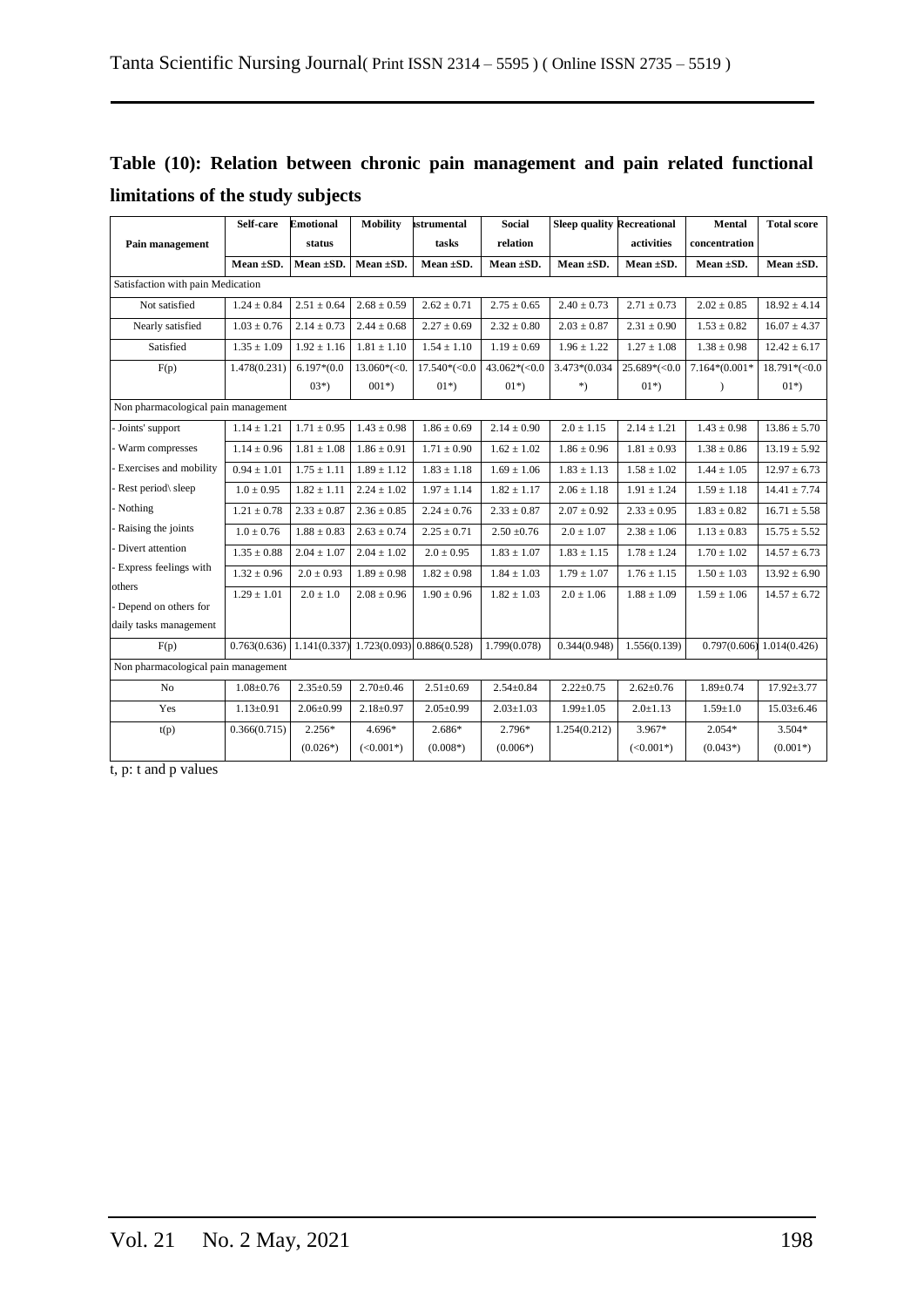### **Discussion**

Rheumatoid arthritis is accompanied with chronic pain, increased medical services utilization and costs, functional limitations, and disability among patients. To what extent the patients with rheumatoid arthritis perceive chronic pain as the origin of their functional limitations still in need for more investigations<sup>(18)</sup>.

So, this study aimed to determine the relationship between self-reported chronic pain and pain related functional limitations among patients with rheumatoid arthritis.

The present study result reveals that rheumatoid arthritis prevails more among females and house wives. This can be clarified by that, females are liable to more risk factors for rheumatoid arthritis than males. Reduction of estrogen level due to menopause, and increased prevalence of obesity among females are strong predisposing factors for rheumatoid arthritis. Also, house wives have greater responsibilities which necessitate over use of their joints either in their household activities, or their outside home activities suchasshopping and using public transportations that may accelerate the process of joints' cartilage degenerations. At the same time, prevalence of illiteracy among those studysubjects leads to lack of the necessary knowledge about the energy saving behaviors, joints protection

techniques, or healthy life style activities to prevent musculoskeletal disorders. Also, they mayperceivetheir pain as a normal partof lifeandignore the need for medical investigations which accelerate the incidence of thedisease among them. This result supports those of Thomas et al. (2018), Srikanth et al. (2020) and Zhang et al. (2017), who reported that womengenerallyareatagreaterrisktohaverhe umatoid arthritis<sup>(18-20)</sup>.

The present study result reveals that study subjects inage group  $20 - 40$  are the most affected group by rheumatoid arthritis. This can be interpretedbythat, rheumatoid arthritis complications areincreasedwith ageing with the development of more pain and functional disabilities. So, those patients mayhavelimited ability to go to the outpatient clinics for examination or follow up because ofdifficult use of public transportation and difficult transfer. So, most of them may depend on going to any pharmacist for prescription of any medication torelieve their pain. Similar result is reported by Muraki et al. in Japan  $(2019)^{(21)}$ .

Knee, vertebrae, and ankle jointsare the most sites affected with pain as reported by the study subjects. This can be clarified by that, these joints are weight bearing joints with a greater pressure is applied on these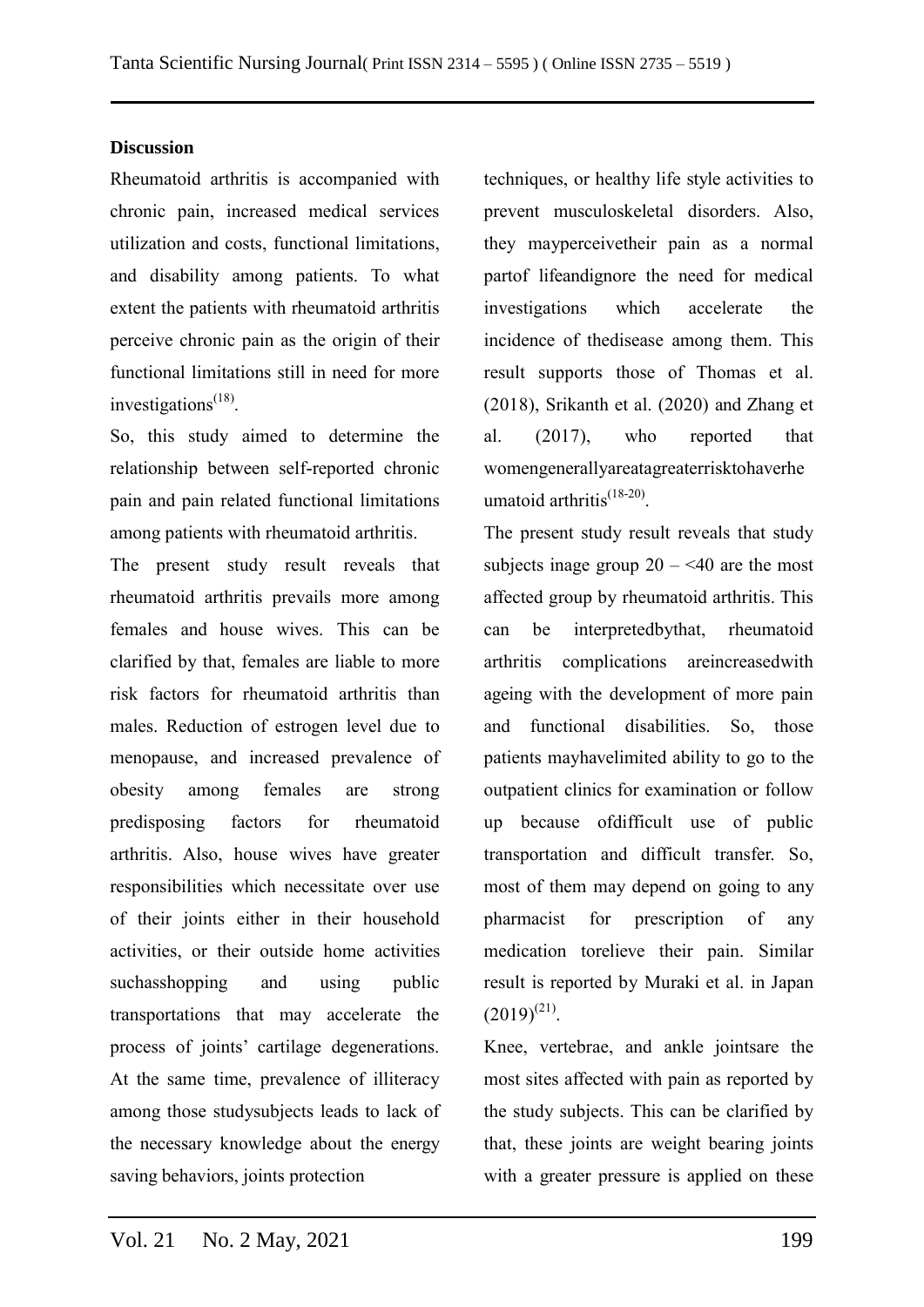joints' cartilage which will enhance their further degeneration. This result is matching with Peat et al. who reported that common sites of rheumatoid arthritis pain are knee and ankle joints which are associated with low physicalfunctioning <sup>(22)</sup>.

According to the current study finding, femalepatients reportedhigherlevels of pain related functionallimitations. This result can be clarified by that, the majority of the study subjects arefemales and more than two third of them are housewives. As mentioned before, housewives and females patientshave greater risk factors for rheumatoid arthritis more than males. These risk factor do not only increase the incidence of this disorderamong them, but also accelerates cartilage loss, and increase liability to more complications anddisabilitiesofthe disease, which limit their functional activities. Moreover, the pain related functional limitations among female study subjects are mainly related to emotional status, sleep quality, andmental concentration dimensions. These aspects of functional limitations may be related to the nature of female's response to painingeneral which is characterized by more emotional involvements. So, emotional disturbance due to pain among thefemalesstudy subjects will affect their sleep quality and their mental concentration. This result supports those of Murtagh etal. andLamb et al.

(2019), who reported that femalespatients with persistent painmore than3 months reported higherphysicallimitations especially in their instrumental activity of daily living (IADL) compared withmales $^{(23,24)}$ .

Widows found in the present study to have greater pain related poor mental concentrationand memorization. This may be related to the fact that widows may play their social role beside the role of their lost spouses after their death, having double responsibilities which mean greater load and duties. At the sametime, inadequate monthly income, and poor occupational status as reported by the majority of the study subjectsmayaccelerate their suffering. Also,Widows may have theircopingreserveand emotional tolerance decreased with aging process. Pain can increase theirsufferingand negatively affect their mental concentration and cognitive function. Crompton (2017) reported thatpoor monthly income, widowhood, and unemployment in females areassociated with higher functionallimitations<sup>(25)</sup>.

With reference to pain duration, study subjects, who suffer from chronic pain more than 3 years, reported greater pain related functional limitations. This result may due to the negative impacts of chronic pain for long period on the study subjects' immune system, coping reserve, and quality of life.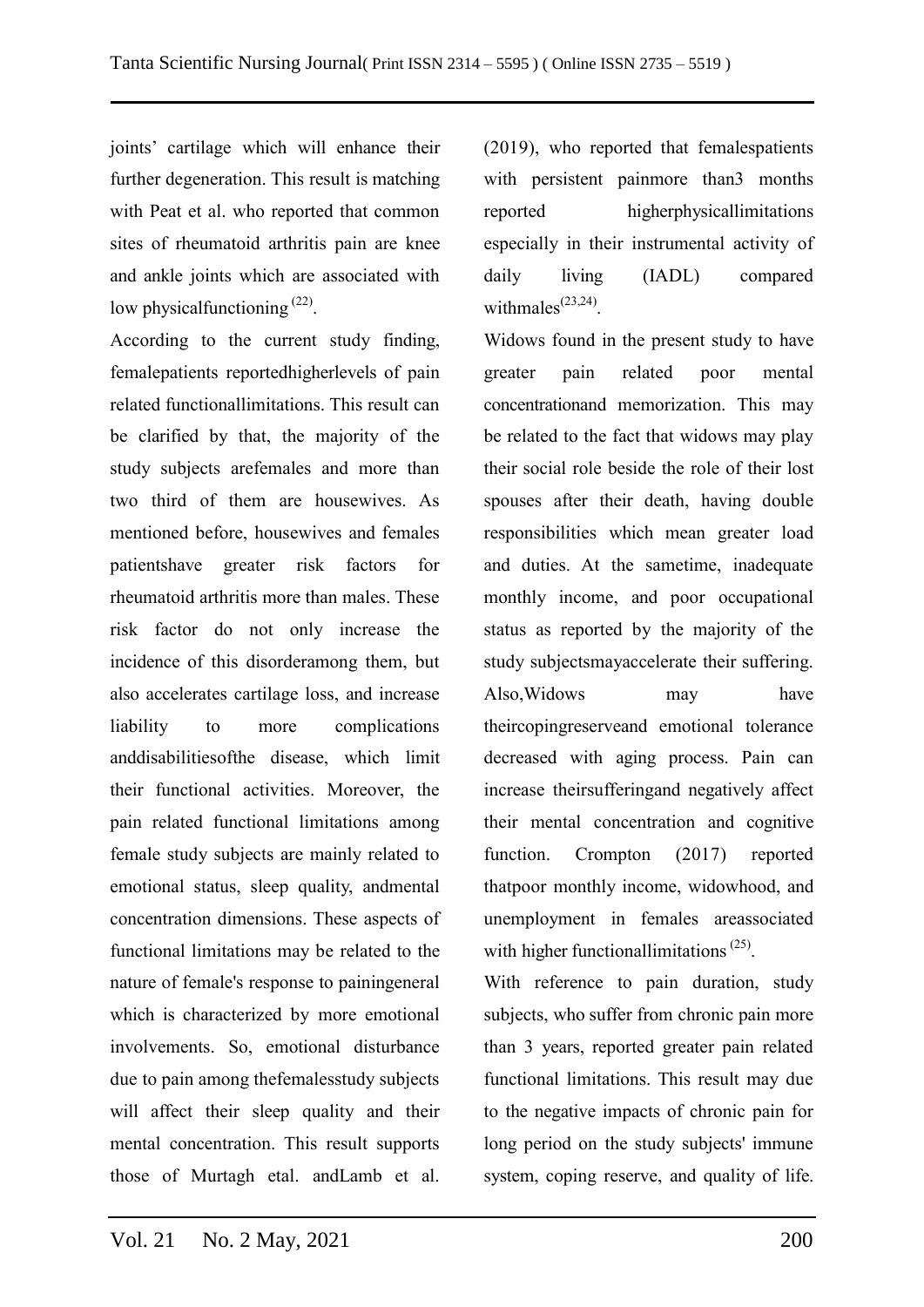Moreover, chronicpainfor prolonged time is associated with prolonged consumption of pain relieving medications which is characterized by its adverse side effects on their functional health. This result support Sharma et al. (2019), Sowers et al. (2016), and Litwic et al.  $(2018)$  studies' results<sup> $(26-28)$ </sup>.

According to the current study finding, it was found that as the number of pain sites increased, the study subjects' functional limitations increased. This can be justified by that study subjects whosufferfrom several joints pains may need extra doses of pain relieving medications which is usually associated with more adverse drug effects. Also, when the study subjects suffer from bilateral and several joints pain, they may cannot act or live independentlyor move freely due to pain. So, they may limit their activities to prevent episodes of pain which will induce further joint stiffness and functional limitations. This is supported by Jinks et al.(2017), Neogi et al. (2018), Cross et al. (2019), who reportedthatmore sites of pain predict greater physical limitations<sup>(29-31)</sup>.

The current study result indicatesthat as the pain intensity (frequency,duration, and severity) increased, the study subjects' complaints of pain related functional limitations increased. This may be justified by the fact that greaterpain intensity may induce patients' self- imposed activity limitations to decrease occurrence of pain that is associated with movement. So, their chance to participate in recreational, social, and instrumental activities is limited. Moreover, chronic severe frequent pain may cause the study subjects to lose hope in their pain relieving that induce negative emotional status. The current study result is consistent with the results of other studies done in 2015, 2016, 2018, and 2019<sup>(32-35)</sup>.

Regarding the study subjects' satisfaction about their pain relieving medications, it was found that higher pain related functional limitationsare significantly associated with lower satisfaction with pain medication. This result can be clarified by that, study subjects with greater functional limitations may find no need for the consumption of their medications since they do not relieve their pains. The present study result is supported by MacLaughlin et al. who reported that medication noncompliance should be suspected in elderswho experience decline in their functional abilities<sup>(36)</sup>.

According to the present study result, study subjects who did not practice any nonpharmacological pain management and depend on medications only for pain relieve show higher functionallimitations. This result can be clarified by that, despite the accessibility of several pain medications, the improvements in clinical manifestation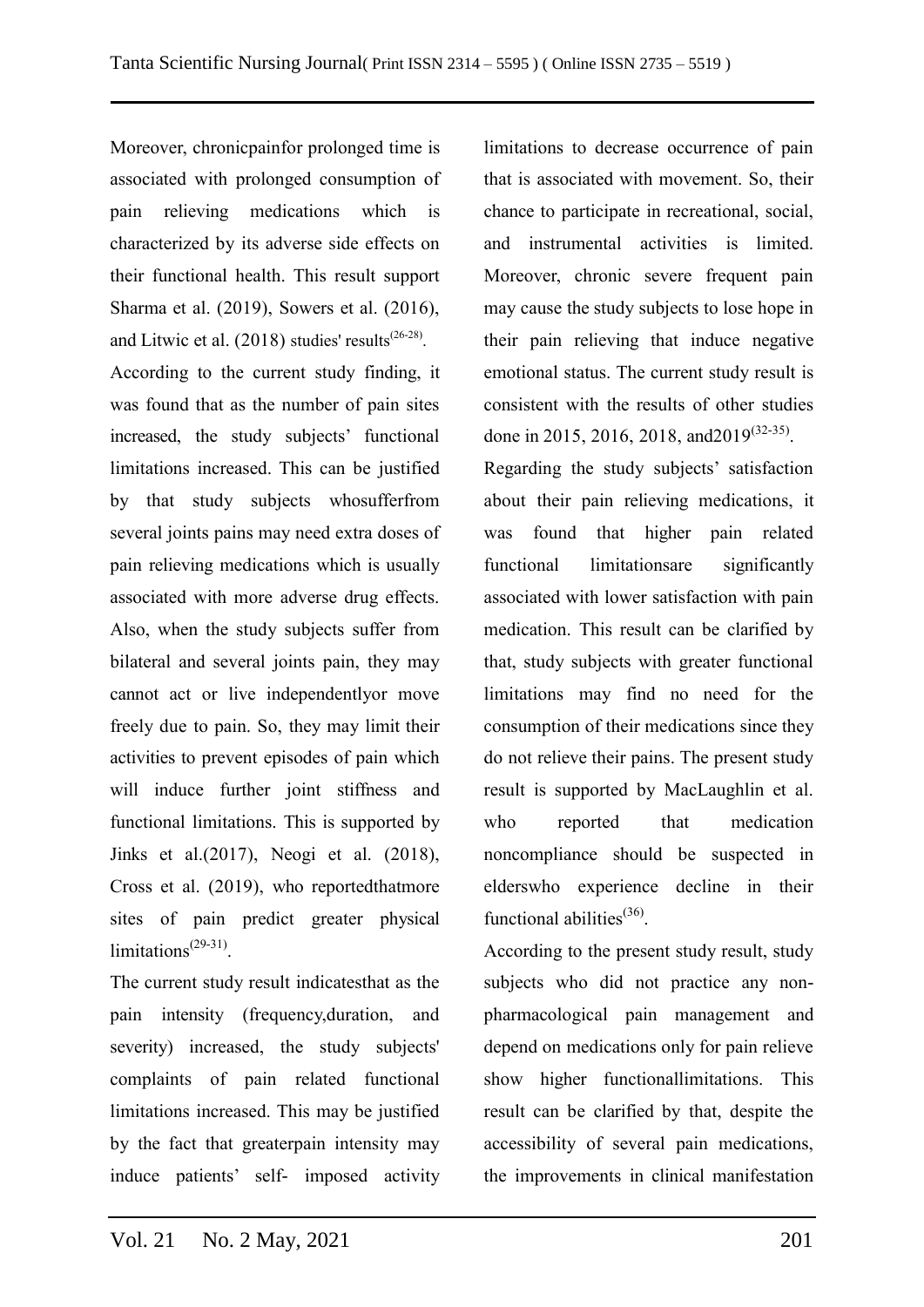of rheumatoid arthritisis not satisfying for most of patients. Inclusion of nonpharmacological interventions will be helpful incontrolling rheumatoid arthritis manifestations, insuring clinical stability, decreasing potential drug side-effects, and minimizing functionallimitations.Rannou et al. reported that the non-pharmacological measures existing for rheumatoid arthritis aidinthe performance of dailyactivities<sup>(37)</sup>.

## **Conclusion**

Based on the present study results, it can be concluded that differentself- reporting of chronic pain among the study subjectscontributedtoasignificant variance in their levels of pain related functional limitations.Forillustration, higher levels of pain related functional limitations are significantly associated with the following variables; prolonged suffering from chronic pain for more than 3 years, several sites of pain more than6 joints, severe frequent pain more than once per day, persistence of painforlong duration of time per day, and managing pain with medication only without any nopharmacological interventions. Also, greater pain relatedfunctionallimitations are associated significantly with lower satisfaction with chronic painmedication.

### **Recommendations**

*Based on the findings of the present study, the following recommendations are suggested:*

- Conducting a comprehensive chronic pain assessment is necessary to determine the degree of patients' suffering. This will help the nurses to predict their patients' functional status andtheirexpected participation in their care plan to manage pain.
- Identification of all factorswhich may predispose pain or increase its intensity should be evaluated carefully bythenurses and all attempts should be directed to control these factors to limit the patients' suffering and to limit their functionallimitations.
- Educational pain management guidelines for patients with rheumatoid arthritis should include thesafeuse of non-pharmacological pain management interventions, and measures to limit their functional limitations.

## **The future research in this field couldinclude:**

Experimental studies are needed to determine the effect of pain managementnursinginterventions on functional status of patients withrheumatoid arthritis.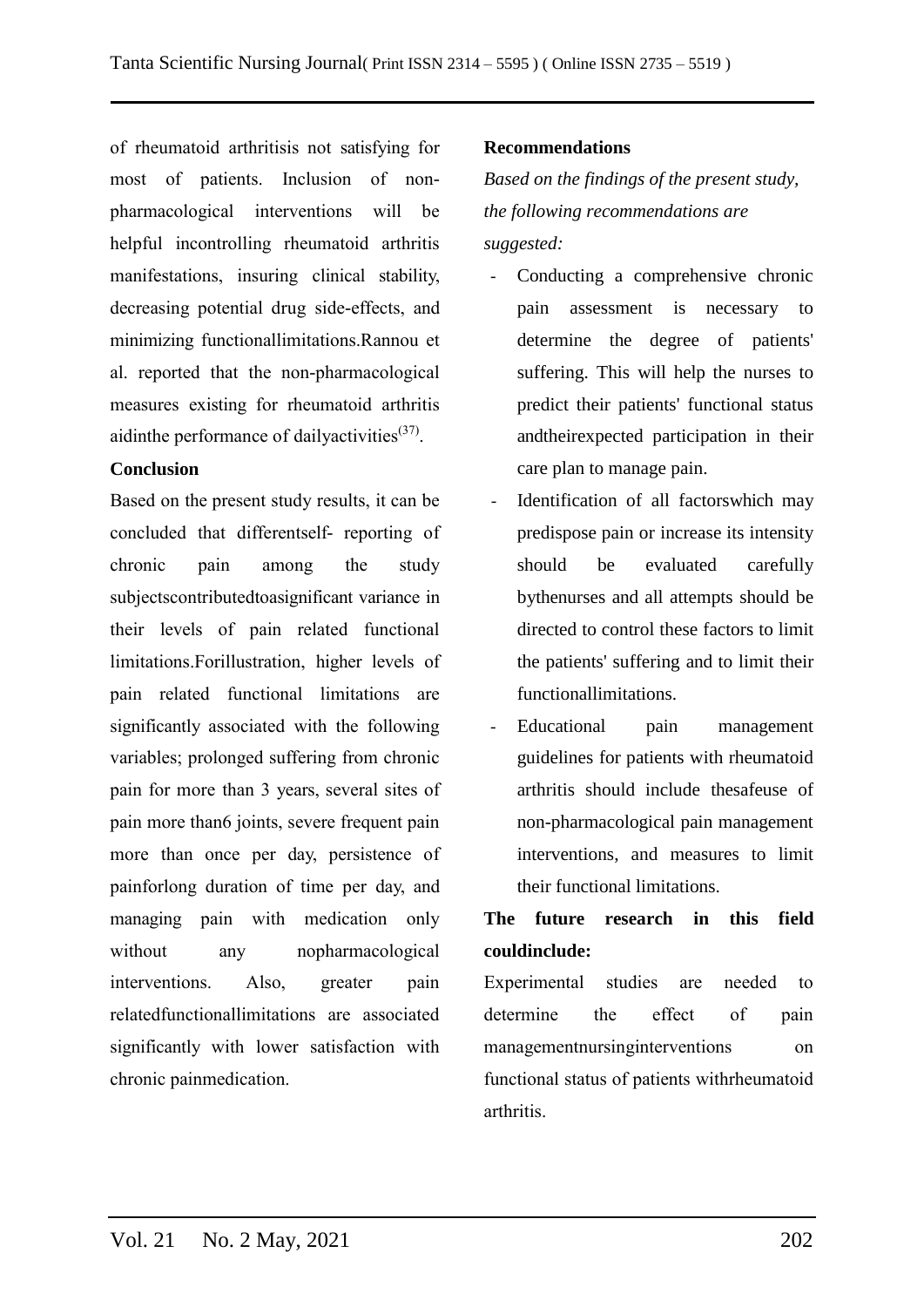### **References:**

- 1. American Society Panel on Persistent Pain in adult Persons. Clinical practice guidelines: The management of persistent pain in adultpersons. American Society J. 2016; 50(1):1–20.
- 2. Herr K. Chronic pain: Challenges and assessment strategies. Rheumatology Nursing J. 2018;28(1):20–7.
- 3. Helme RD, GibsonSJ.The epidemiologyofpaininadult people. ClinicsinTheMedicine J. 2017;17(1):417–31.
- 4. HorgasAL, YoonSL, Nichols AL, Marsiske M. The relationship between pain and functional disability in black and white patients. Res. Nurse Health J. 2018; 31(4):341–354.
- 5. Bondy S, Maieses K. Aging and age related disorders. London: Humava press Co.2019.
- 6. Goldhirsch S, Chai E, Meier D. The palliative care. USA: Oxoford Co.2020.
- 7. Neogi T. The epidemiology and impact of pain in rheumatoid arthritis. Rheumatoid Arthritis Cartilage J. 2019; 21(9):1145–53.
- 8. Covinsky K. Arthritis, and Disability. Arthritis & Rheumatism. Arthritis Care Research J. 2018; 55(2):175–6.
- 9. Verbrugge LM, Juarez L. Profile of Arthritis Disability: II. Arthritis

&Rheumatism. Arthritis Care Research J.2017;55(1):102–13.

- 10. Zhang Y, Jordan JM. Epidemiology of rheumatoid arthritis. Clin. Geriatr. Med.J.2019; 26(1):355-69.
- 11. Swift A. Rheumatoid arthritis 1: Physiology, risk factors and causes of pain. Nurse Times J.2016; 108(1):12-5.
- 12. Martel-Pelletier J, Boileau C, Pelletier JP, Roughley PJ. Cartilage in normal and rheumatoid arthritis conditions. Best Pract. Res. Clin. Rheumatol J.2018; 22(1):351-84.
- 13. Corti CM, Rigon C. Epidemiology of rheumatoid arthritis: Prevalence, riskfactors and functional impact. Aging Clin. Exper. Res. J. 2019; 15(5):359-63.
- 14. Mallen CD, Peat G, Thomas E, Lacey R, Croft P, Mallen CD. Predicting poor functional outcome in communitydwelling patients with knee pain: Prognosticvalueofgeneric indicators. Ann Rheum Dis. J. 2017; 66(11):1456–61.
- 15. Van Dijk GM, Dekker J, Veenhof C, Van Den Ende CH, Carpa Study G, Van Dijk GM. Course of functional statusandpain in rheumatoid arthritis of the hip or knee: A systematicreviewofthe literature. Arthritis RheumJ. 2016; 55(5):779–85.
- 16. Michalos A. A life devoted to quality of life. USA: Springer Co.2016.455-58